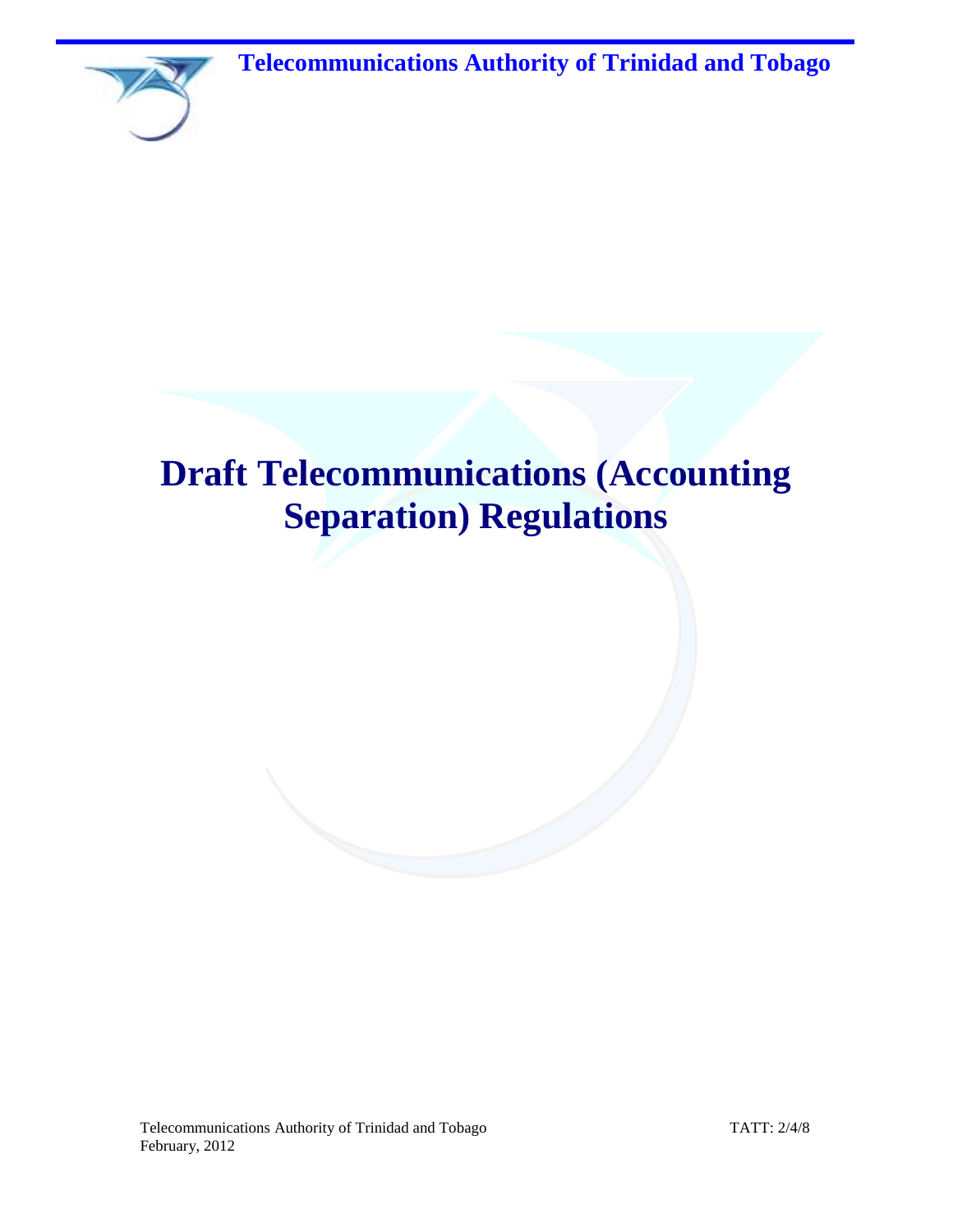| <b>Maintenance History</b> |                                                                                                            |                |  |
|----------------------------|------------------------------------------------------------------------------------------------------------|----------------|--|
| Date                       | <b>Change Details</b>                                                                                      | <b>Version</b> |  |
| December 6, 2006           | First Draft (Incorporated within the $\vert 0.1 \rangle$<br>Telecommunications<br>(Pricing)<br>Regulations |                |  |
| June 27, 2008              | <b>Second Draft</b>                                                                                        | 0.2            |  |
| September 1, 2010          | <b>Final Document</b>                                                                                      | 1.0            |  |
| February 29, 2012          | Edited                                                                                                     | 1.1            |  |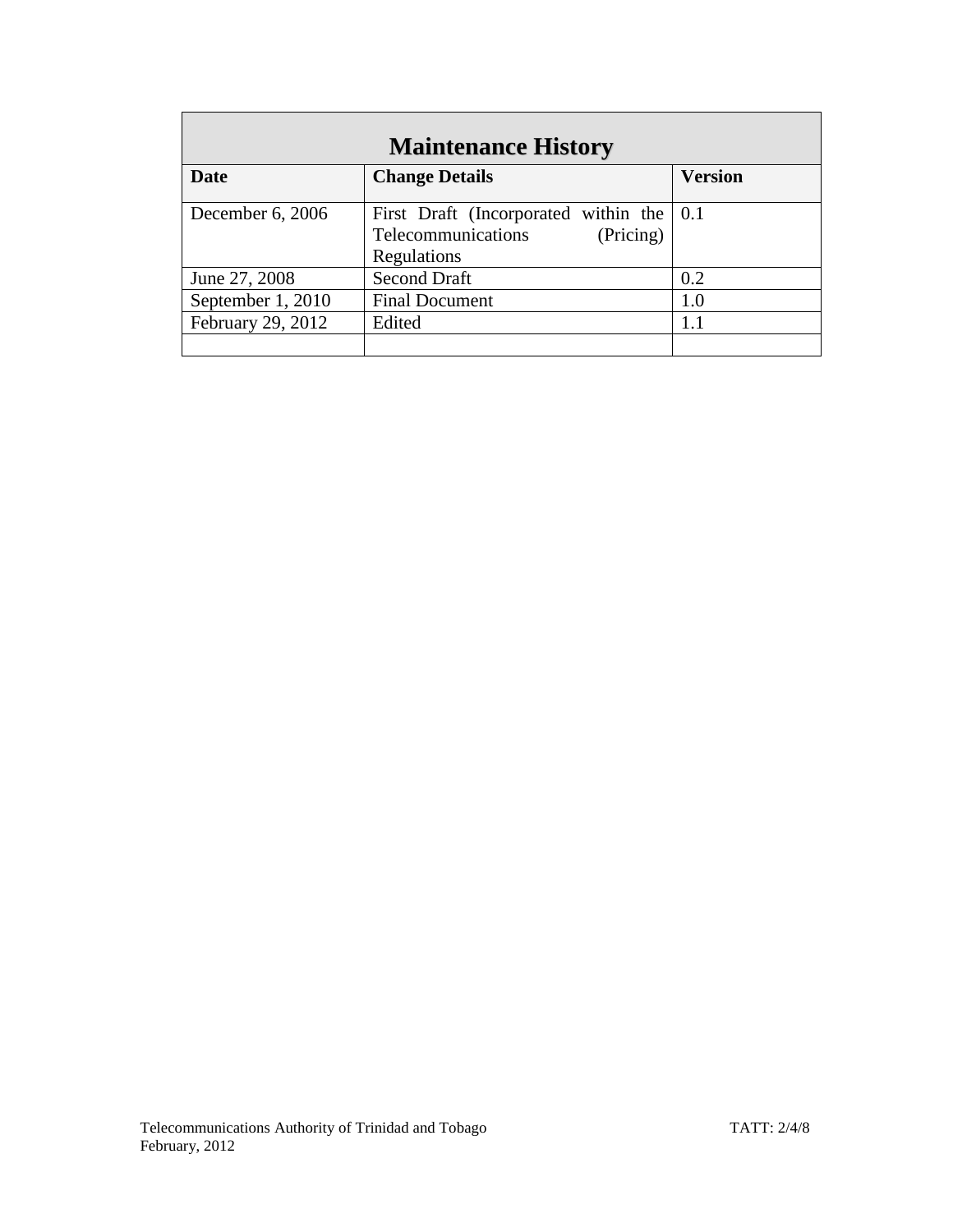# **Introduction**

# **Objectives of Accounting Separation**

Accounting separation requires concessionaires to provide separate financial statements for each business segment as if it were a stand-alone business. Separating the segments will enable the Authority to ascertain whether there are anti-competitive cross-subsidies among services provided by a concessionaire, or whether a concessionaire is engaging in any form of anti-competitive pricing. Accounting separation will also be used to assist in ensuring that charges for telecommunications services are cost-based, transparent and non-discriminatory.

Accounting separation requires the preparation of separate accounts for each of the different businesses operated by the same concessionaire, by identifying and allocating the costs and revenues associated with each business as well as the dealings between them.

The Authority is aware that a number of telecommunications regulators require that business operations be structurally divided into separate business units (retail and wholesale business, and/or fixed and mobile) so that charges between the two segments may be explicitly observed. The Authority may consider structural separation in the future, if it is determined that this is required to ensure fair competition. While structural separation is not required at this time, concessionaires will be required to keep separate accounts as defined by the Authority.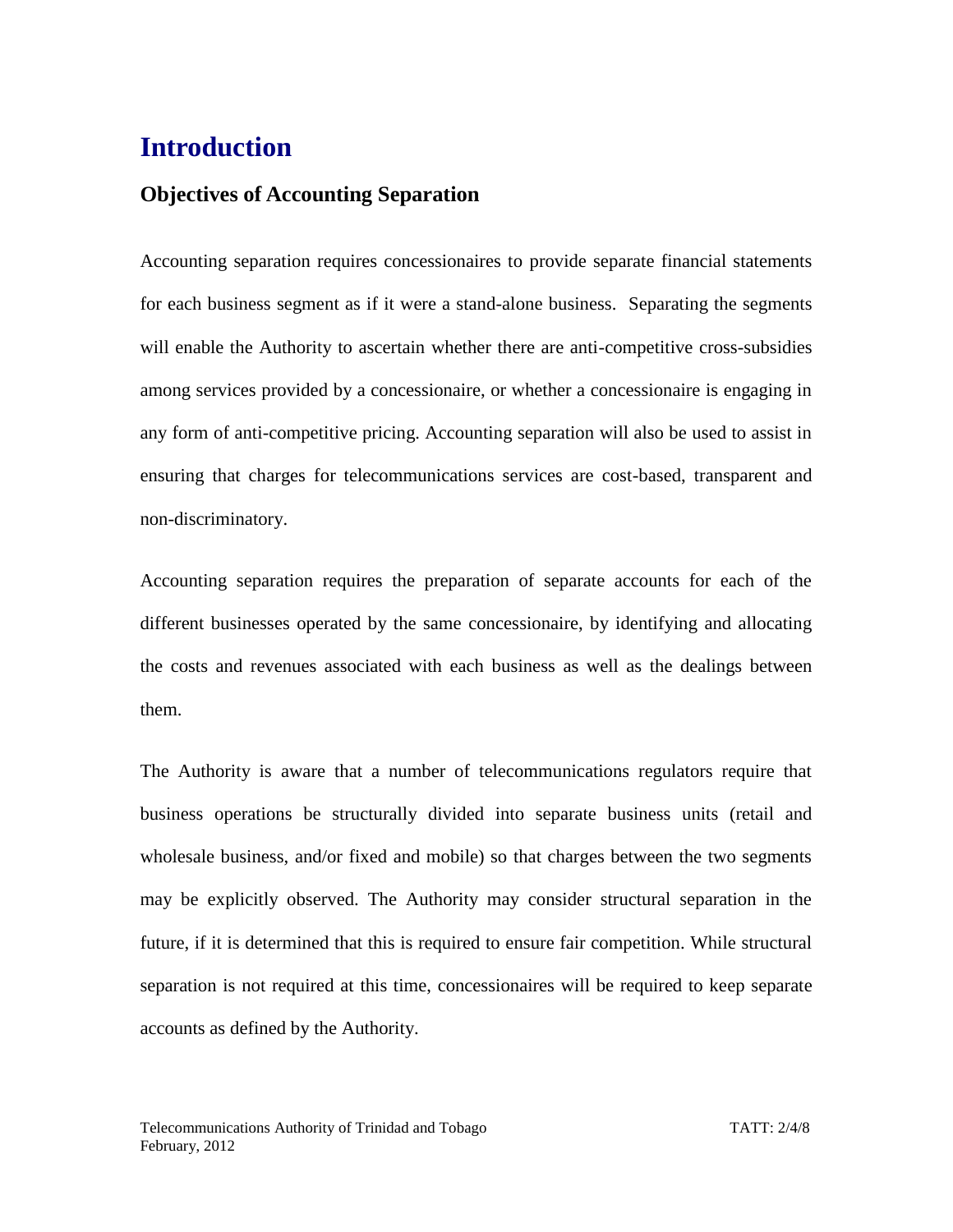The Authority is equally aware that some regulators are looking at alternative models of operational separation, in which the access network is separated from the core network so that equivalent access services can be offered to all competing network and service providers. This model may become important in the future as well, particularly with the moves towards next generation IP networks and the convergence of services (e.g. between fixed and mobile, and between telecoms and broadcasting). For these reasons the Authority may consider operational separation in the future, but it is not a requirement at this time.

### **Requirement for Accounting Separation**

Section 24(1) of the Telecommunications Act 2001, the "Act" states that

*"…a concession for a public telecommunications network or a public telecommunications service shall require the concessionaire to adhere, where applicable, to conditions requiring the concessionaire to…* 

*(h) account for cost and keep such books of accounts and where the Authority prescribes by regulation the manner in which books are to be kept, to keep such books of accounts in accordance with such regulations".* 

In adhering to the Act, section A32 of the concession document stipulates that when directed in writing, the concessionaire shall implement such accounting practices as may from time to time be required by the Authority in accordance with Regulations made under the Act. This statement gives the Authority the option of prescribing, if necessary, regulations for the maintenance of the books of accounts of concessionaires.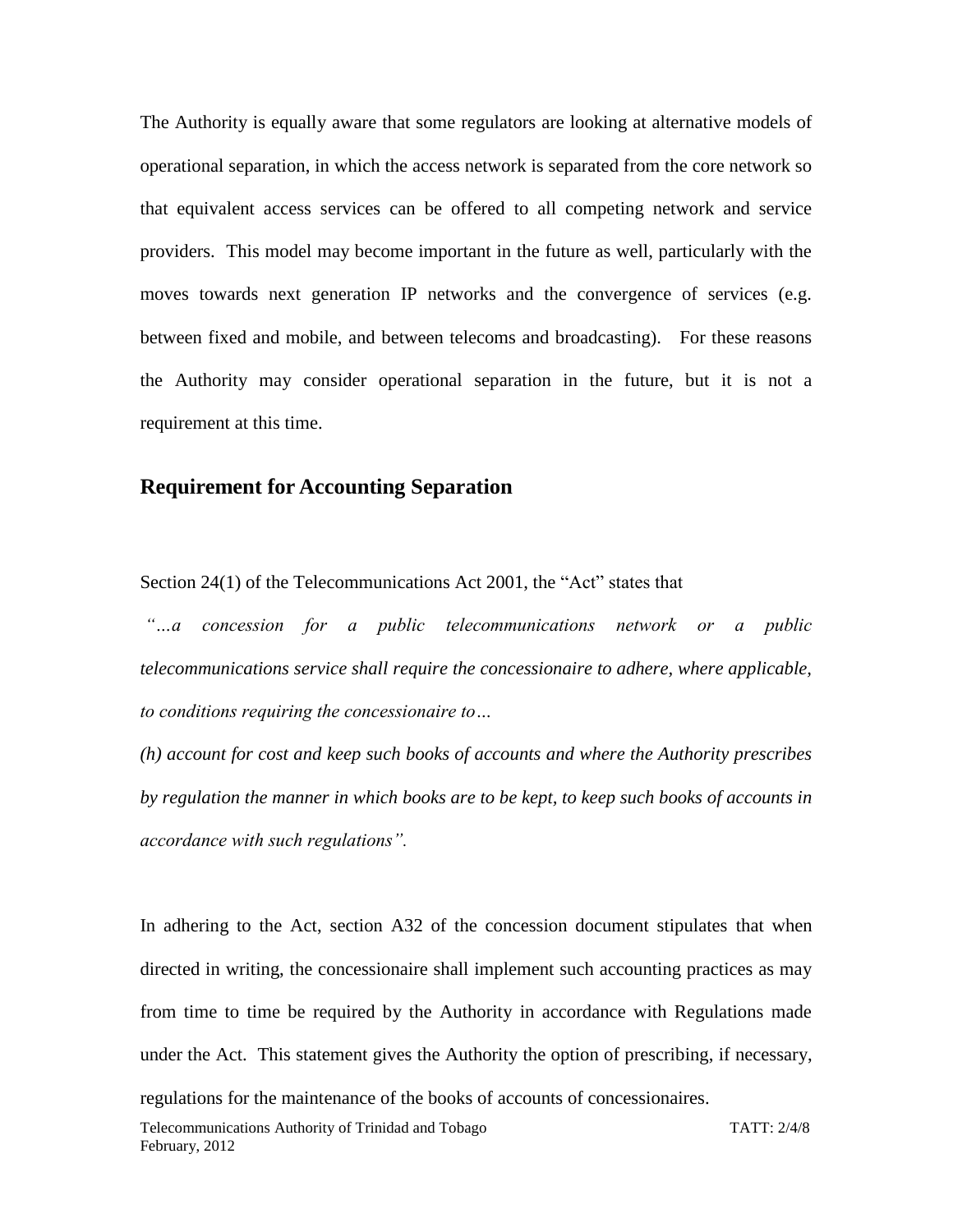These draft regulations would, if promulgated, require concessionaires, where necessary, to provide separate books of accounts for all services offered. These regulations should be read in conjunction with the Guidelines for Accounting Separation published by the Authority. Also, the Authority has proposed definitions for the relevant markets to which these services will be classified in the *Proposed Price Regulation Framework for Telecommunications Services in Trinidad and Tobago,* and will use these markets to guide the process of the separation of accounts.

### **Review Cycle**

As the telecommunications sector grows and develops into more efficient and competitive markets with new and innovative telecom services the need will arise for the Authority to revise and update the guidelines to be used for accounting separation, which revision may necessitate changes to the regulations and in particular to the Templates attached to the regulations.

### **Consultation Process**

On December  $4<sup>th</sup>$  2006, the Authority published the first draft of regulations which addressed accounting separation, within the document entitled Telecommunications (Pricing) Regulations, and invited the comments and recommendations from all interested parties. The first consultation period ended on January  $29<sup>th</sup> 2007$ . The Authority received comments from the various parties.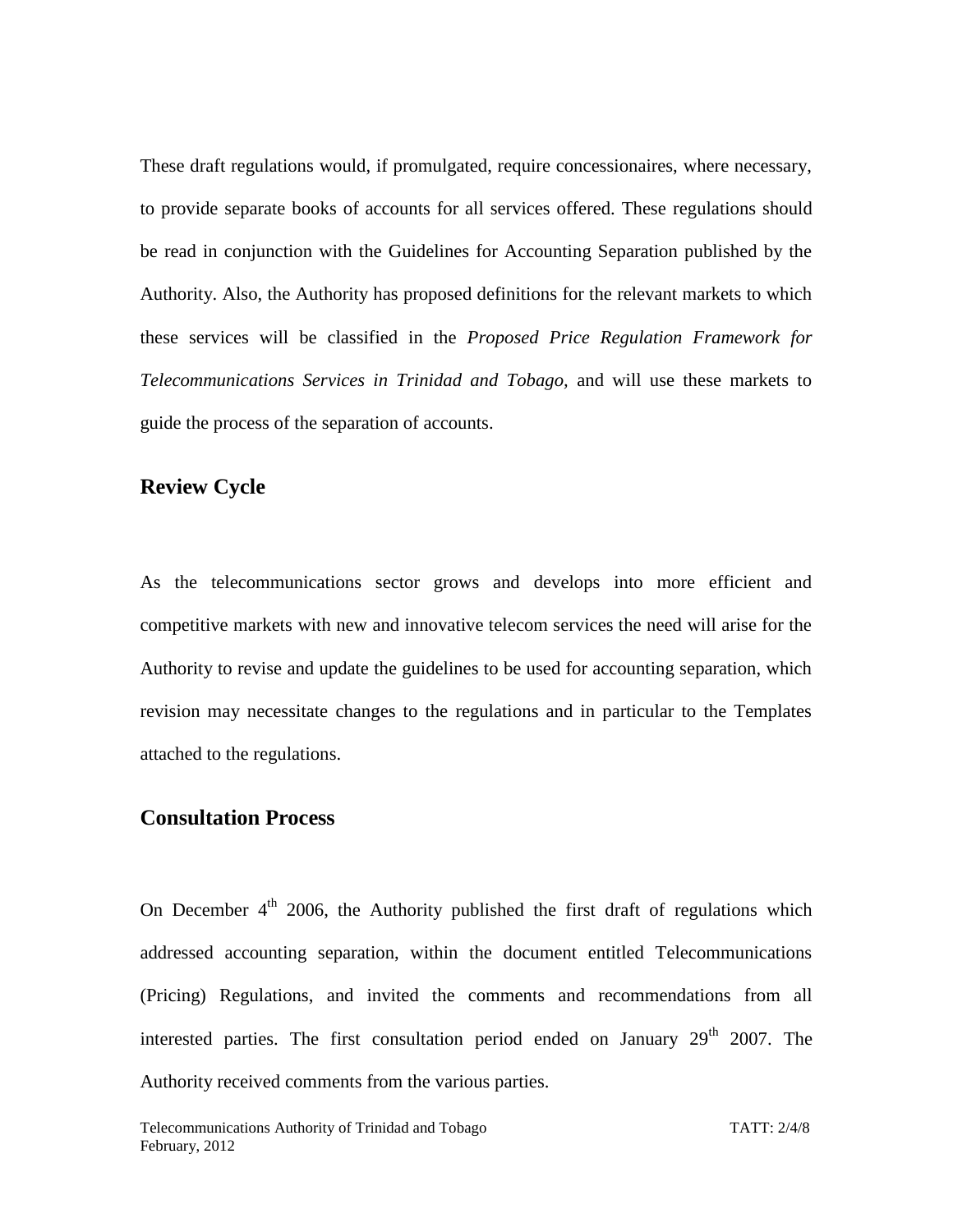The Authority determined based on comments received from stakeholders in that first round of consultation, that the issue of Accounting Separation would best be addressed in a separate document, rather than within the Pricing Framework and Regulations. The Authority therefore prepared the Draft Telecommunications (Accounting Separation) Regulations, taking into consideration the comments and recommendations received in the first consultation round and published the document for further consultation on June  $28<sup>th</sup>$ , 2008 for consultation together with a "Decisions on Recommendations" (DOR) Matrix detailing all the comments and recommendations received in the first round of consultation and summarising the Authority's decisions in respect of those (see Annex II).

The second consultation period ended on  $27<sup>th</sup>$  September 2008. The Authority received comments from various parties including TSTT, Digicel and Columbus Communications Trinidad Limited. The Authority has now prepared the final Draft Telecommunications (Accounting Separation) Regulations, taking into consideration the comments and recommendations received in the second consultation round. A "Decisions on Recommendations" (DOR) Matrix has been included at Annex I, which provides all the comments and recommendations received in the second round of consultation and summarises the Authority's decisions in respect of those.

The Authority has now submitted this final revised document to the Honourable Minister of Public Administration for consideration and laying in Parliament in accordance with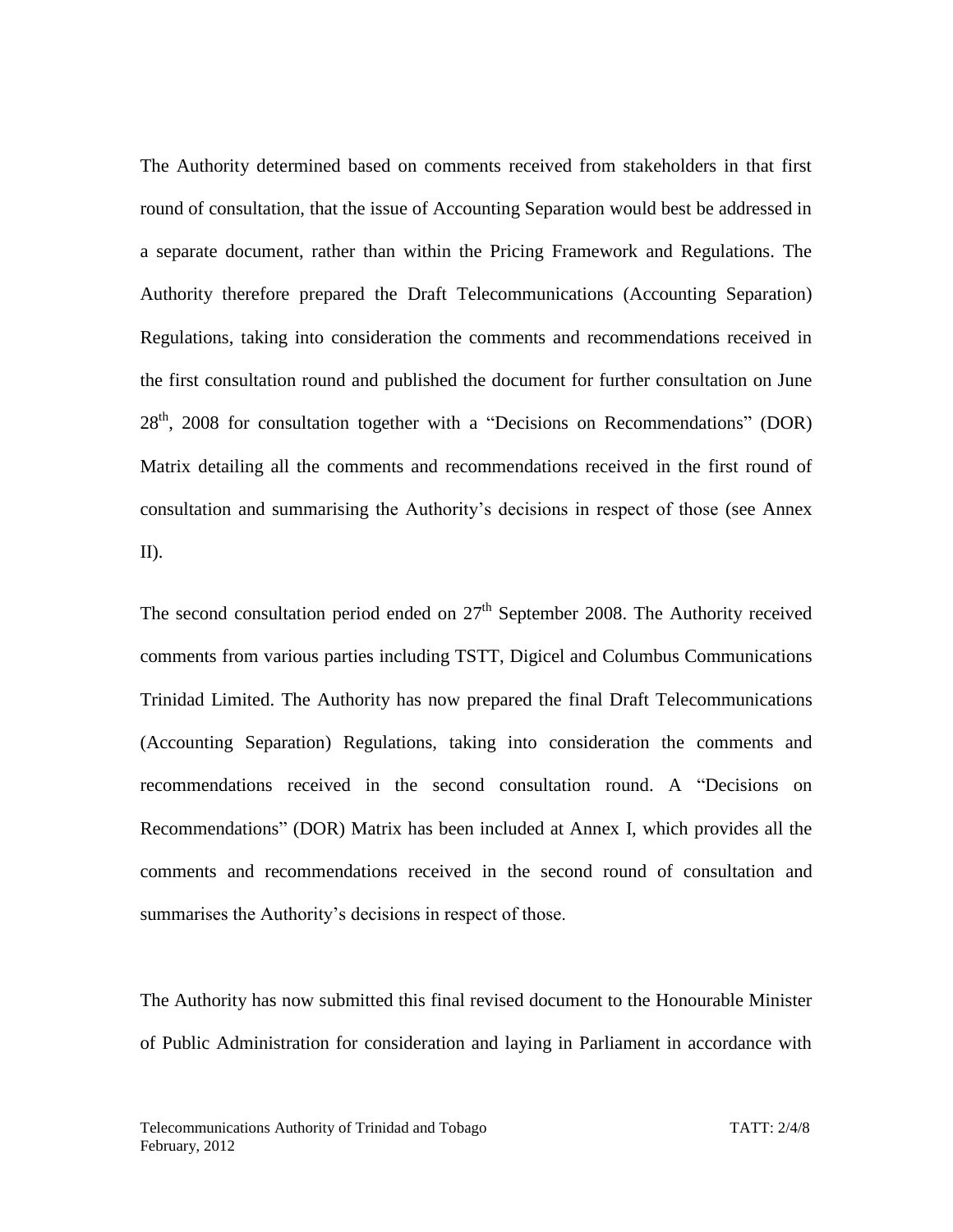section 78 of the Act, following which the Regulations will be implemented by the Authority.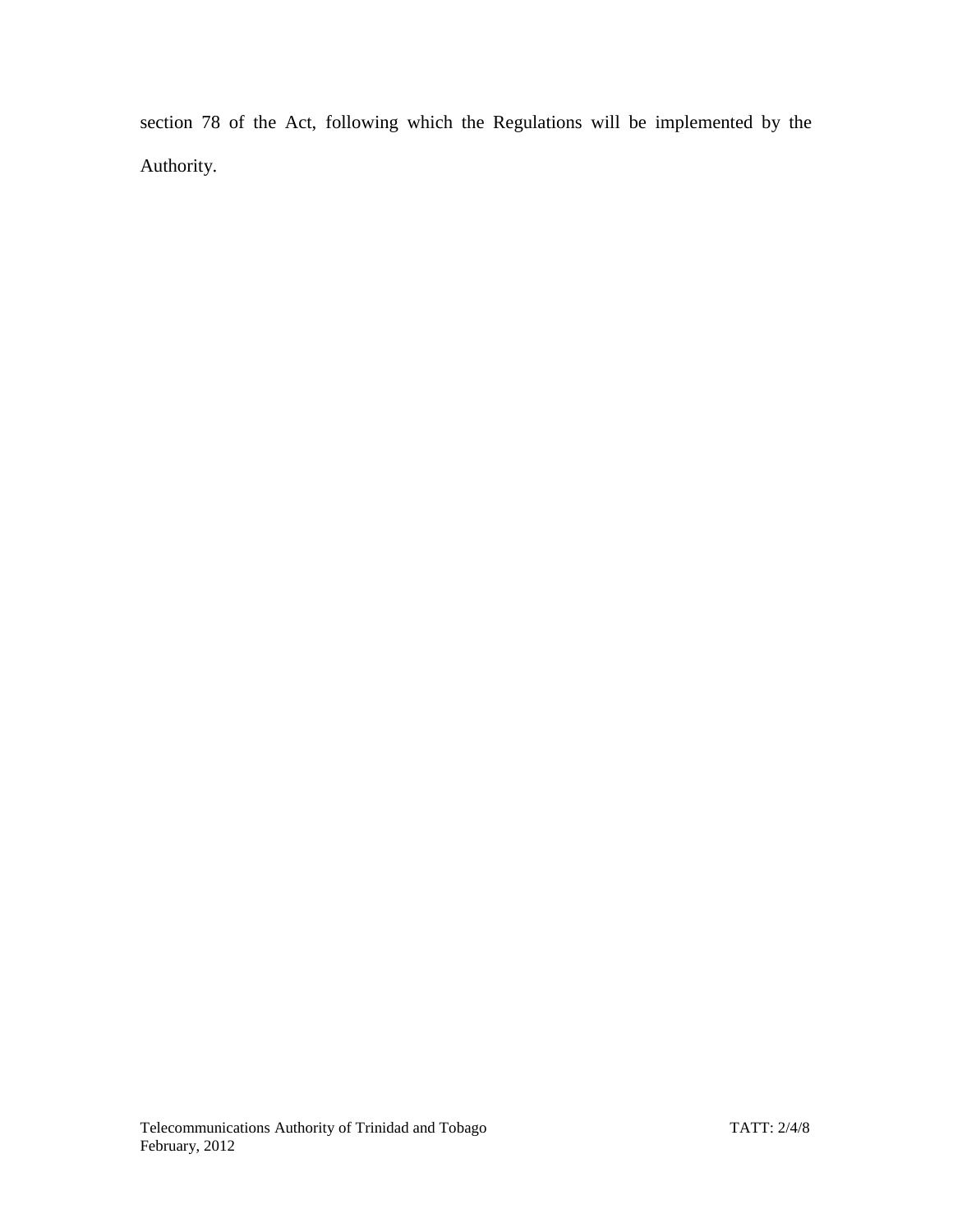# **Draft Telecommunications (Accounting Separation) Regulations**

#### **REPUBLIC OF TRINIDAD AND TOBAGO**

### **THE TELECOMMUNICATIONS ACT (ACT NO: 4 OF 2001)**

#### **REGULATIONS**

#### **Made by the Minister under section 78 (1) of the Telecommunications Act**

### **DRAFT TELECOMMUNICATIONS (ACCOUNTING SEPARATION) REGULATIONS, [ ]**

#### **PART I PRELIMINARY**

| Citation       | 1. | These Regulations may be cited as the Telecommunications<br>(Accounting Separation) Regulations, [ ], hereinafter<br>referred to as "the Regulations".                                                                                                                   |
|----------------|----|--------------------------------------------------------------------------------------------------------------------------------------------------------------------------------------------------------------------------------------------------------------------------|
|                | 2. | These Regulations, primarily made pursuant to section 24 of<br>the Act seek to ensure that concessionaires accounts are<br>prepared and maintained in a manner which facilitates the<br>effective regulation of the telecommunications sector in<br>Trinidad and Tobago. |
| Interpretation | 3. | (1) In these Regulations:                                                                                                                                                                                                                                                |
|                |    | "Concessionaire" means a person or an entity authorized to<br>operate a public telecommunications network or provide a<br>public telecommunications service under section 21 of the<br>Act;                                                                              |
|                |    | "Separated accounts" means accounts submitted in the<br>manner and form required by these Regulations;                                                                                                                                                                   |
|                |    | "Separated Accounts Templates" means the detailed<br>templates for the preparation of separated accounts as set out<br>in Schedule A.                                                                                                                                    |
|                |    | (2) Terms not otherwise defined in these Regulations shall                                                                                                                                                                                                               |

have the meanings defined in the Act.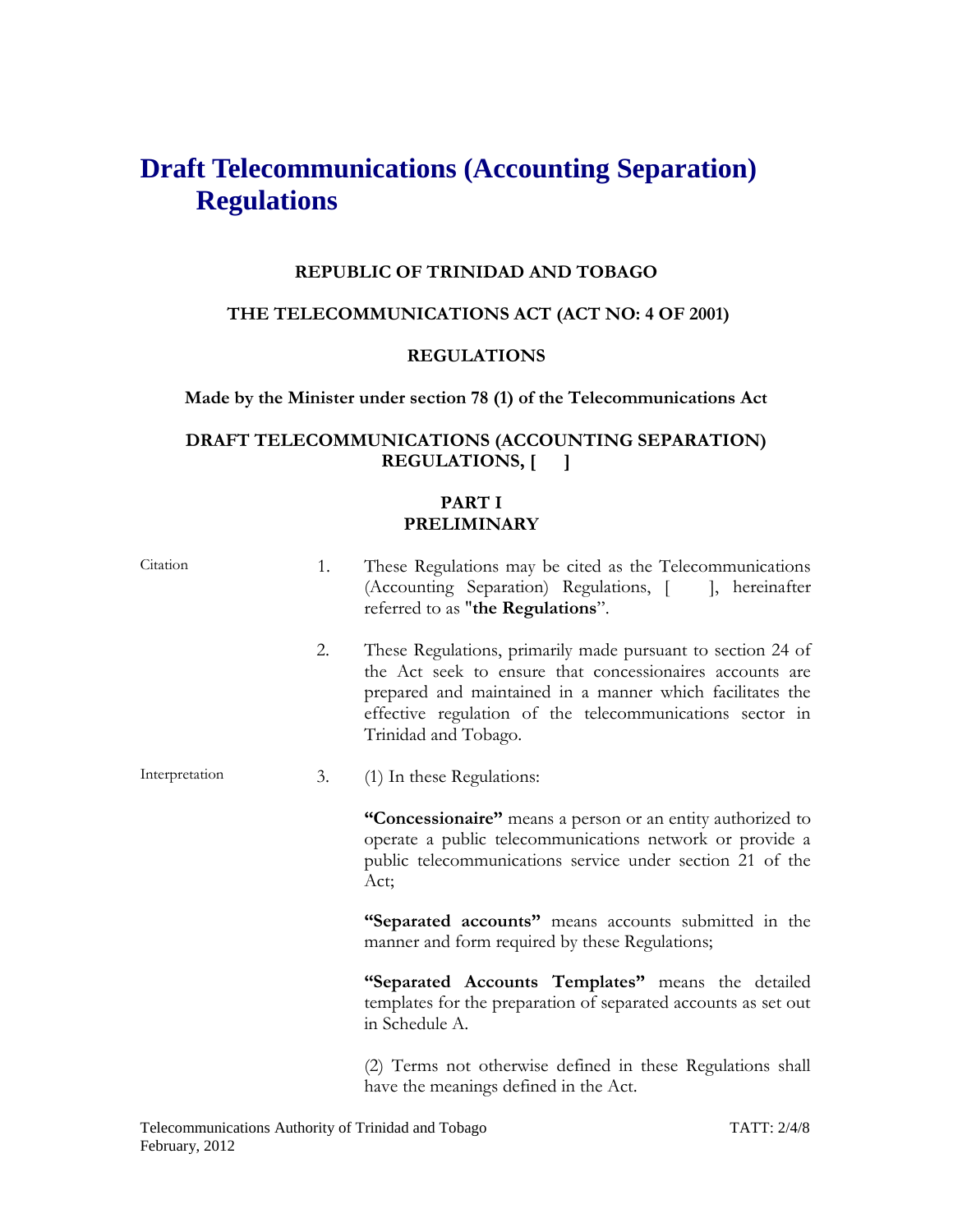(3) A reference to a Regulation or subsection is a reference to the relevant Regulation or subsection of these Regulations.

(4) A reference to a Schedule is a reference to the Schedule to these Regulations.

#### **PART II ACCOUNTING SEPARATION**

- Requirement for Accounting Separation 1. Any concessionaire that provides two or more services shall prepare, maintain and submit to the Authority its accounts in accordance with the applicable Separated Accounts Templates set out in Schedule A.
- Amendment of Schedule 2. The Minister, acting on the advice and recommendation of the Authority, may by order amend Schedule A or any part thereof.

(2) Where the Authority recommends the amendment of the Schedule it shall have regard to the following principles:

- a) separated accounts must be prepared annually and must be based on a transparent cost allocation method;
- b) the transparent cost allocation method must be based on the principle of cost causality;
- c) allocations must not be intended to bring, or have the effect of bringing, advantage to the concessionaire at the expense of its competitors;
- d) separated accounts must be prepared in accordance with generally accepted accounting conventions, unless such conventions are shown to be irrelevant;
- e) the allocation methodology must be applied consistently between accounting periods or, where a change in the method of application can be objectively justified, the change must be noted and comparative data provided between the original and revised bases of allocation;
- f) the separated accounts must be subjected to independent annual audit at the concessionaire's cost, and to standards required by the laws of Trinidad & Tobago.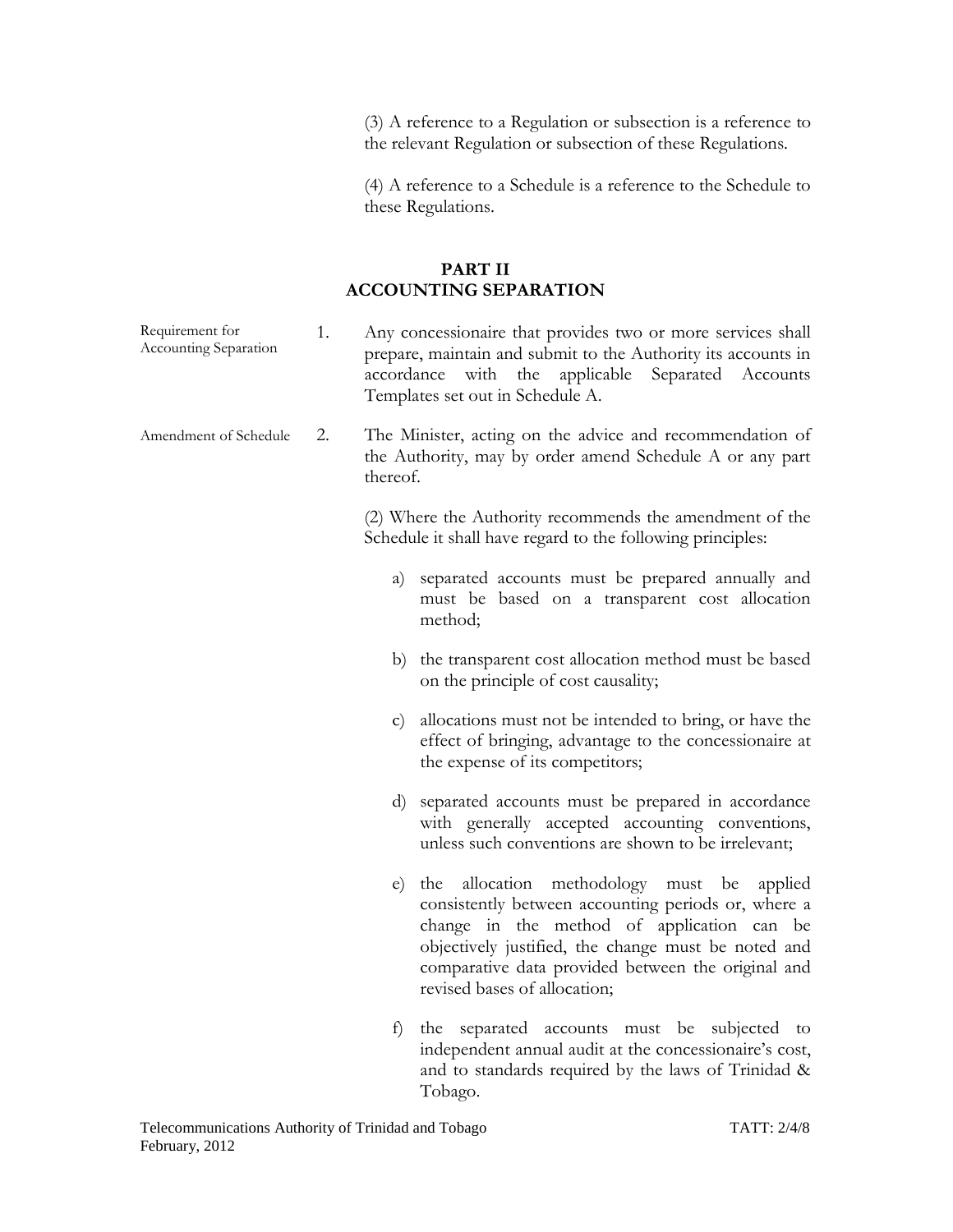| Preparation of<br>separated accounts | 3. | Separated accounts shall be:                                                                                                                                                                                                                                                                                                                                                   |
|--------------------------------------|----|--------------------------------------------------------------------------------------------------------------------------------------------------------------------------------------------------------------------------------------------------------------------------------------------------------------------------------------------------------------------------------|
|                                      |    | a) prepared in the format set out in the applicable Separated<br>Account Templates;                                                                                                                                                                                                                                                                                            |
|                                      |    | b) consistent with the Accounting Separation Guidelines as<br>published by the Authority on its website from time to<br>time;                                                                                                                                                                                                                                                  |
|                                      |    | c) consistent with Generally Accepted Accounting Practice,<br>and;                                                                                                                                                                                                                                                                                                             |
|                                      |    | audited.<br>$\rm d$                                                                                                                                                                                                                                                                                                                                                            |
| Submission of<br>separated accounts  | 4. | A concessionaire required by Regulation 1 to separate its<br>accounts shall:                                                                                                                                                                                                                                                                                                   |
|                                      |    | a) Within twenty-eight (28) days of the coming into force of<br>these Regulations, advise the Authority in writing of the<br>concessionaire's financial year end date, and of all<br>services currently provided by the concessionaire;                                                                                                                                        |
|                                      |    | b) in respect of its financial year immediately preceding the<br>coming into force of these Regulations, submit its<br>separated accounts to the Authority within three (3)<br>months of the coming into force of these Regulations or<br>within nine (9) months of the end of that financial year,<br>whichever is later, and;                                                |
|                                      |    | b) thereafter, submit its separated accounts to the Authority<br>annually within three (3) months of the end of its<br>financial year.                                                                                                                                                                                                                                         |
|                                      | 5. | The Authority shall, within forty-two (42) days of receiving<br>separated accounts from a concessionaire, notify the<br>concessionaire in writing of all aspects in which the accounts<br>fail to conform to the requirement for separated accounts.<br>The concessionaire shall rectify any defects within twenty-<br>eight (28) days of receiving notice from the Authority. |
|                                      | 6. | Upon the completion of the requirement to submit separated<br>accounts, and the resolution of any defects in accordance<br>with Regulation 5, the Authority shall confirm to the<br>concessionaire in writing the concessionaire's compliance<br>with the requirement to submit separated accounts.                                                                            |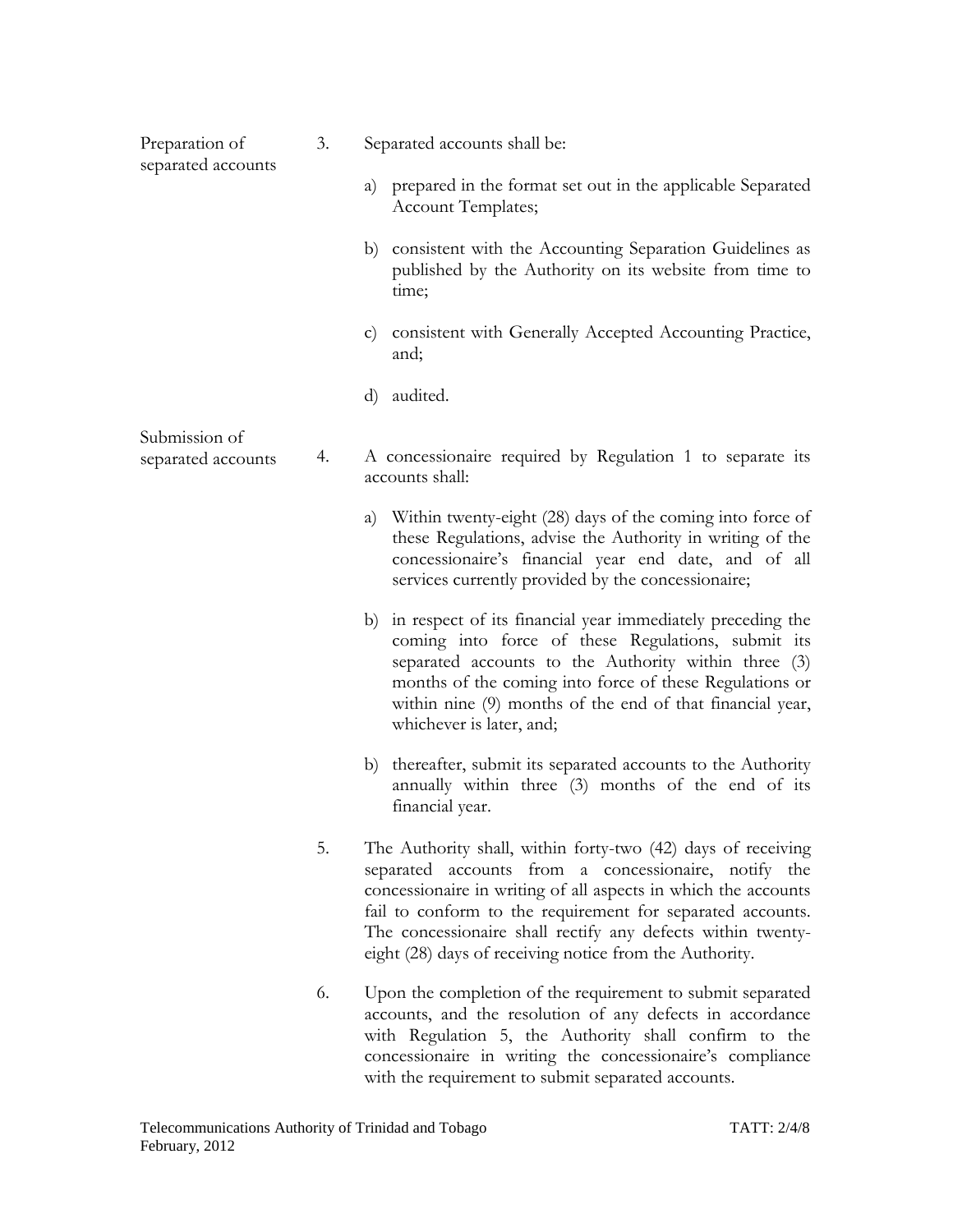#### **PART III COMPLIANCE**

| Penalty for breach of<br>Regulations | A concessionaire that breaches or fails to comply with any<br>provision of these Regulations, without prejudice to any<br>other applicable remedies under the Act or otherwise, or any<br>compensation payable in any dispute resolution proceedings,<br>commits an offence and shall be subject to a fine of up to |
|--------------------------------------|---------------------------------------------------------------------------------------------------------------------------------------------------------------------------------------------------------------------------------------------------------------------------------------------------------------------|
|                                      | fifty thousand dollars $(\$50,000)$ .                                                                                                                                                                                                                                                                               |

Inspection 8. The Authority may take such steps as it considers appropriate to verify any information provided pursuant to these Regulations, including exercising its inspection powers under the Act.

#### **PART IV GENERAL REGULATIONS**

- Publication 9. Unless otherwise specified, where the Authority is required by these Regulations to publish any matter, the requirement shall be satisfied by the publication in the Gazette and one daily newspaper with circulation in Trinidad and Tobago, a notice to that effect.
- Issuance of guidelines and directions 10. The Authority may issue written directions to any concessionaire for the purpose of compelling compliance with these Regulations. A concessionaire shall comply promptly with any direction made by the Authority pursuant to this regulation.
	- 11. The Authority may from time to time for the purpose of clarification, by publication, issue guidelines on any aspect of these Regulations. Such guidelines may either be of general application or specific to a proceeding.
- Extension of timeframes 12. Where these Regulations provide a timeframe for the doing of any act by a concessionaire, the Authority shall in its sole discretion have the power to extend such timeframes. Such extension shall be in writing to the concessionaire, and may be granted upon the request of the concessionaire or otherwise as the Authority considers appropriate.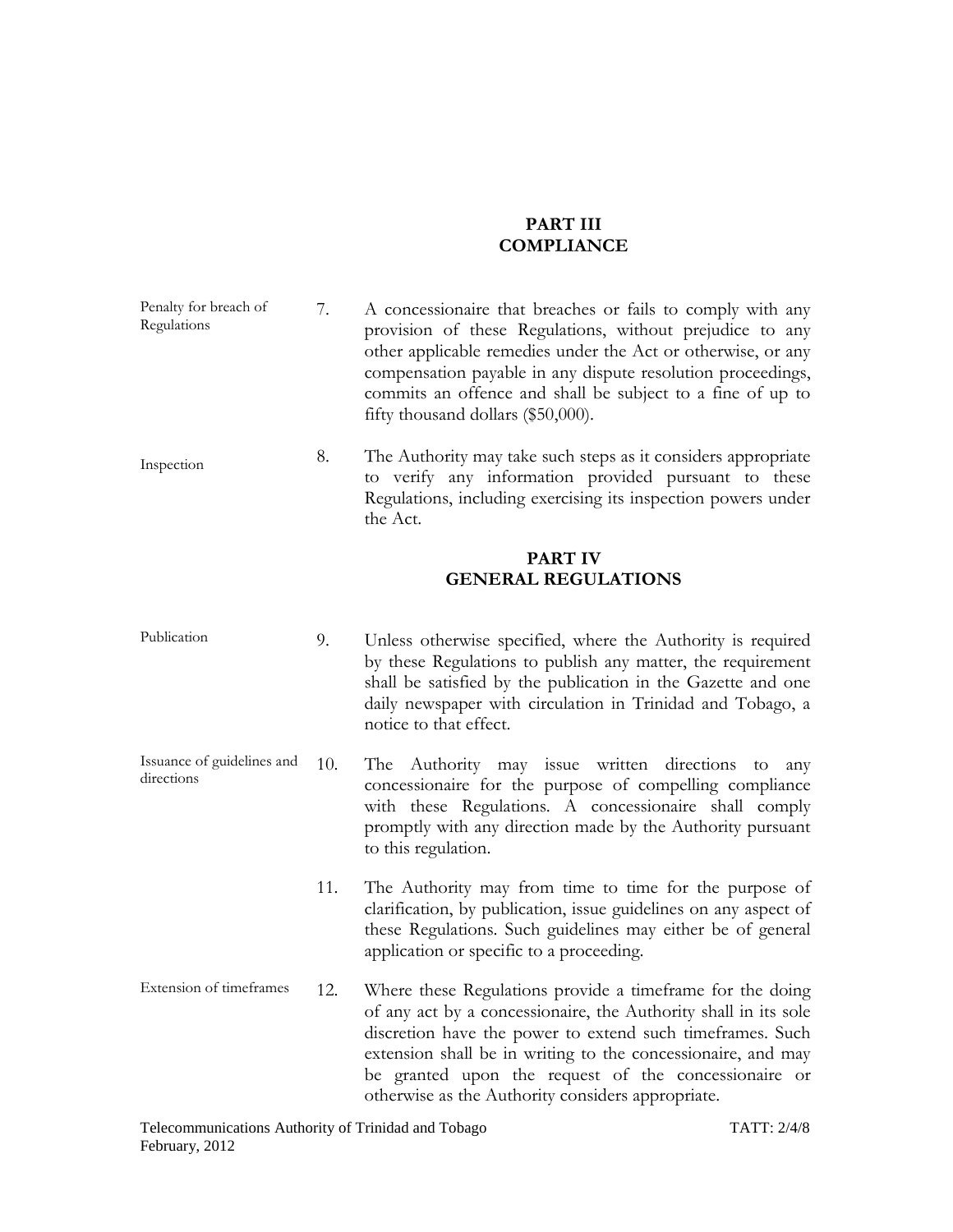# **Schedule A**

# **Account Separation Templates (Regulation 1)**

#### **Template A:Statement of Comprehensive Income – Core Network Business**

**STATEMENT OF COMPREHENSIVE INCOME**

|                              | INTERNET'L OF COMPREHIER OF LET             | Current                   | Prior                    |
|------------------------------|---------------------------------------------|---------------------------|--------------------------|
|                              |                                             | Period                    | Period                   |
| Turnover:                    |                                             |                           |                          |
|                              | From Retail                                 | $\mathbf X$               | X                        |
|                              | Other operators                             | $\underline{X}$           | $\underline{\mathbf{X}}$ |
| <b>Total Turnover</b>        |                                             | $\overline{X}$            | $\overline{X}$           |
| <b>Operating Costs</b>       |                                             | X                         | X                        |
| Of which                     |                                             |                           |                          |
|                              | Depreciation                                | X                         | X                        |
|                              | Personnel Costs                             | $\boldsymbol{\mathrm{X}}$ | $\mathbf X$              |
|                              | Wages & Salaries<br>Subsistence & Traveling | $\boldsymbol{\mathrm{X}}$ | X                        |
|                              | Overtime                                    | X                         | X                        |
| CCA Adjustments <sup>1</sup> |                                             | $\underline{X}$           | $\underline{X}$          |
| <b>Total Operating Costs</b> |                                             | X                         | $\mathbf X$              |
| Return <sup>2</sup>          |                                             | $\overline{\mathrm{x}}$   | $\bar{X}$                |
|                              |                                             |                           |                          |
| Return on Capital Employed   |                                             |                           |                          |
| Return                       |                                             | X                         | X                        |
| Mean Capital Employed        |                                             | X                         | X                        |
|                              | Return on Mean Capital Employed             | $X\%$                     | $X\%$                    |

 $\overline{a}$ 

 $1$  Current Costs Accounting (CCA) Adjustment - The change to historical costs arising from the revaluation of assets on a current cost basis. In the statements for individual business areas the adjustments comprise the unrealised holding gains or losses arising from changes in asset values, together with the effect on asset values and depreciation of the appropriate allocation of modern equivalent assets between businesses.<br><sup>2</sup> The calculation of the return should be consistent with the basis on which the cost of capital is calculated.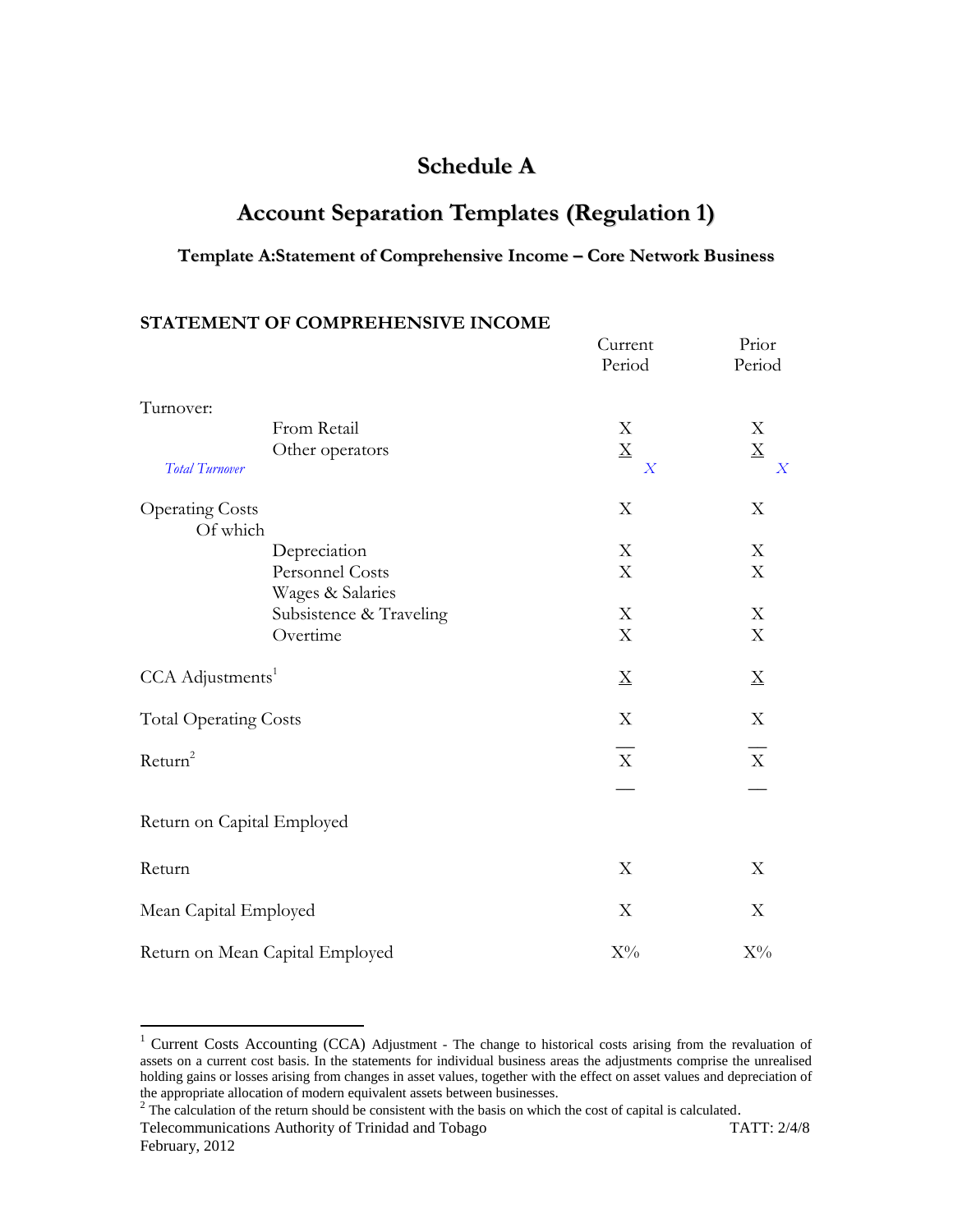### **Template 2:Statement of Financial Position – Core Network Business** 3

#### **STATEMENT OF FINANCIAL POSITION as at**

|                                | Current     | Prior                     |
|--------------------------------|-------------|---------------------------|
|                                | As at       | As at                     |
| <b>Fixed Assets</b>            |             |                           |
| Tangible Fixed Assets          | X           | X                         |
| <b>Intangible Fixed Assets</b> | $\mathbf X$ | X                         |
| Investments                    | $\mathbf X$ | X                         |
| <b>Total Fixed Assets</b>      | $\mathbf X$ | $\boldsymbol{\mathrm{X}}$ |
|                                |             |                           |
| Working Capital                |             |                           |
| Inventory                      | X           | X                         |
| <b>Trade Receivables</b>       | $\mathbf X$ | X                         |
| Other Assets                   | $\mathbf X$ | X                         |
| Cash on hand & Bank Deposits   | $\mathbf X$ | X                         |
| Total Working Capital          | $\rm X$     | $\boldsymbol{\mathrm{X}}$ |
|                                |             |                           |
| Liabilities                    |             |                           |
| Trade Payables                 | $\mathbf X$ | X                         |
| Fund for liabilities & Charges | $\mathbf X$ | X                         |
| Other Liabilities              | $\mathbf X$ | X                         |
| <b>Total Liabilities</b>       | $\mathbf X$ | $\mathbf X$               |
|                                |             |                           |
|                                |             |                           |
| Total Capital Employed         | X           | X                         |
|                                |             |                           |
|                                |             |                           |
| Yield on Capital Employed      | X           | X                         |
|                                |             |                           |
|                                |             |                           |

<sup>&</sup>lt;sup>3</sup> All entries in the "balance sheet" should be average values for the year to which they relate. Where possible and material the average values shown should be weighted averages. If information is not available, a simple average of opening and closing balances may initially be used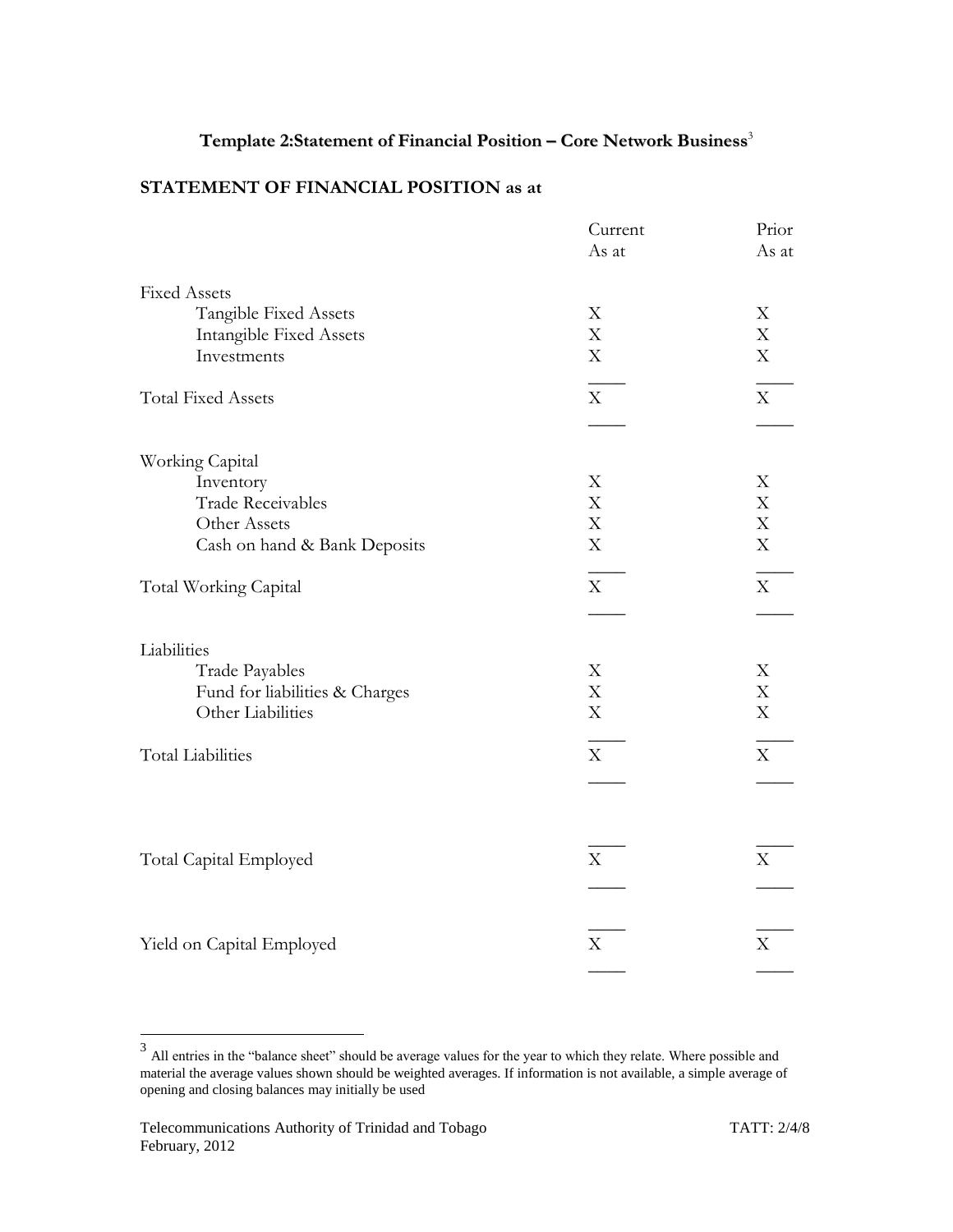### **Template 3:Statement of Comprehensive Income – Local Access Network Business**

|                                               |                                     | Current<br>Period                 | Prior<br>Period                   |
|-----------------------------------------------|-------------------------------------|-----------------------------------|-----------------------------------|
| Turnover:                                     |                                     |                                   |                                   |
|                                               | Transfer charges to Retail          | X                                 | X                                 |
| <b>Total Turnover</b>                         | From other operators (if any)       | $\underline{X}$<br>$\overline{X}$ | $\underline{X}$<br>$\overline{X}$ |
| <b>Operating Costs</b><br>Of which            |                                     | $\boldsymbol{\mathrm{X}}$         | $\boldsymbol{\mathrm{X}}$         |
| Depreciation                                  |                                     | X                                 | $\boldsymbol{\mathrm{X}}$         |
|                                               | Personnel Costs<br>Wages & Salaries | $\boldsymbol{\mathrm{X}}$         | $\mathbf X$                       |
| Overtime                                      | Subsistence & Traveling             | X                                 | X                                 |
| <b>CCA</b> Adjustments                        |                                     | $\mathbf X$                       | ${\underline{\rm X}}$             |
| <b>Total Operating Costs</b>                  |                                     | X                                 | X                                 |
| Return (excluding ADCs <sup>4</sup> , if any) |                                     | $\mathbf X$                       | $\mathbf X$                       |
| ADCs (if any)                                 |                                     |                                   |                                   |
| From OLOs                                     |                                     | X                                 | X                                 |
| From Retail                                   |                                     | X                                 | $\mathbf X$                       |
| Total ADCs                                    |                                     | $\mathbf X$                       | $\mathbf X$                       |
|                                               |                                     |                                   |                                   |
| Return (including ADCs, if any)               |                                     | X                                 | $\mathbf X$                       |
|                                               |                                     |                                   |                                   |

#### **STATEMENT OF COMPREHENSIVE INCOME**

#### **RETURN ON CAPITAL EMPLOYED**

As for Core Network

#### **STATEMENT OF FINANCIAL POSITION**

As for Core Network

 $\overline{a}$ 

Telecommunications Authority of Trinidad and Tobago TATT: 2/4/8 February, 2012 <sup>4</sup> Access Deficit Contributions (ADCs) - Contributions payable by other licensed operators (OLO) and the Retail Businesses to the Access Business for losses it sustains on the provision of services on the access network.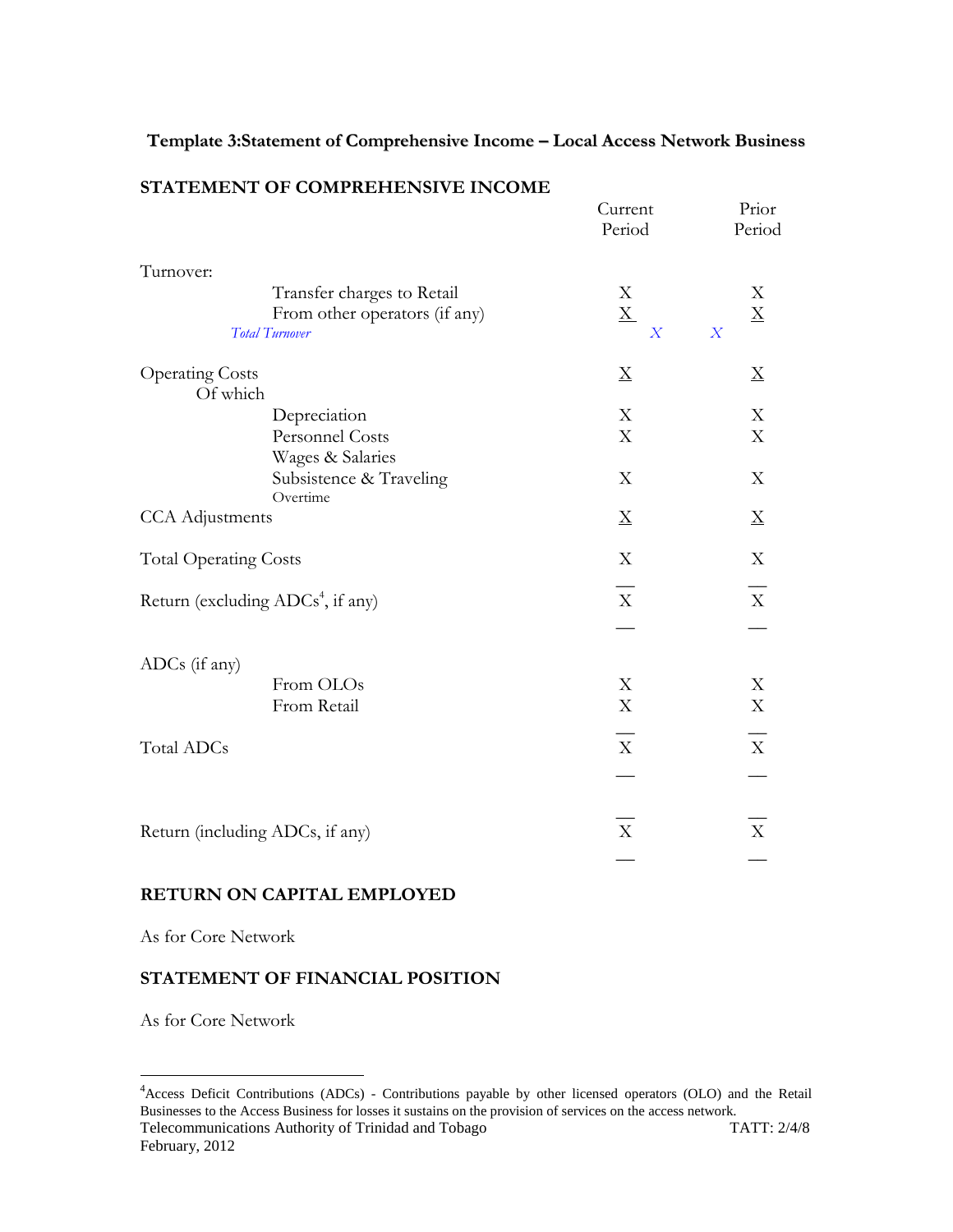# **Template 4: Statement of Comprehensive Income – Retail Fixed Business**

## **STATEMENT OF COMPREHENSIVE INCOME**

|                                        | Prior<br>Period           | Current<br>Period         |
|----------------------------------------|---------------------------|---------------------------|
| Turnover                               |                           |                           |
| <b>Connection Charges</b>              | Χ                         | Χ                         |
| <b>Installation Charges</b>            | X                         | X                         |
| Other Connection Charges               | X                         | X                         |
| Subscription Charges                   |                           |                           |
| Residential                            | X                         | X                         |
| Single Line Business                   | $\boldsymbol{\mathrm{X}}$ | $\boldsymbol{\mathrm{X}}$ |
| Other Business (non-single Line)       | $\boldsymbol{\mathrm{X}}$ | $\mathbf X$               |
| Call Master Services Charges           | $\boldsymbol{\mathrm{X}}$ | $\boldsymbol{\mathrm{X}}$ |
| Other Subscription Charges             | X                         | $\boldsymbol{\mathrm{X}}$ |
| On-Net Toll Charges                    |                           |                           |
| Intra Exchange Toll Charges            | Χ                         | Χ                         |
| Inter Exchange Toll Charges            | X                         | Χ                         |
| Off-Net Toll Charges                   |                           |                           |
| Outgoing Toll (Mobile)                 | X                         | X                         |
| Incoming Toll (Mobile)                 | X                         | X                         |
| (Outpayments)                          | X                         | $\boldsymbol{\mathrm{X}}$ |
| International                          |                           |                           |
| Incoming Toll                          | Χ                         | Χ                         |
| Outgoing Toll                          | $\boldsymbol{\mathrm{X}}$ | $\boldsymbol{\mathrm{X}}$ |
| (Outpayments)                          | $\boldsymbol{\mathrm{X}}$ | $\boldsymbol{\mathrm{X}}$ |
| Other International Charges            | X                         | $\boldsymbol{\mathrm{X}}$ |
| Domestic Calling Cards                 | X                         | X                         |
| <b>International Calling Cards</b>     | X                         | X                         |
| Paystations                            | $\boldsymbol{\mathrm{X}}$ | $\boldsymbol{\mathrm{X}}$ |
| Local 800                              | X                         | X                         |
| Centrex                                | X                         | X                         |
| Operator & Director Assistance Charges | $\boldsymbol{\mathrm{X}}$ | $\boldsymbol{\mathrm{X}}$ |
| Other Turnover                         | X                         | $\boldsymbol{\mathrm{X}}$ |
| Total Turnover                         | X                         | X                         |
|                                        |                           |                           |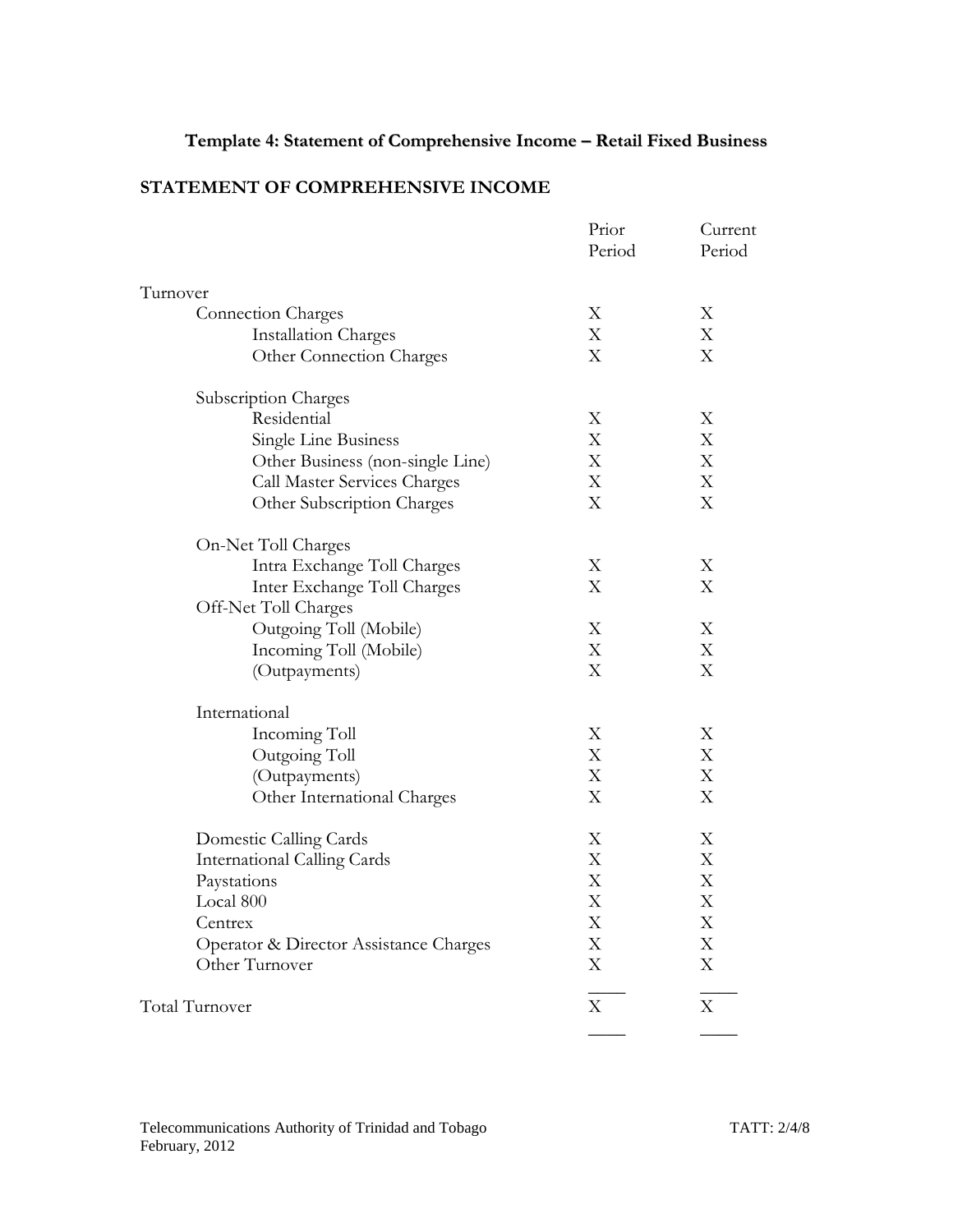| <b>Operating Costs:</b>                                   |   |   |
|-----------------------------------------------------------|---|---|
| Operating Costs specific to Fixed Retail                  | X | X |
| Transfer Charges from Fixed Core Network                  | X | X |
| Transfer Charges from Fixed Access Network                | X | X |
| ADCs paid to Access Network (if any)                      | X | X |
| Depreciation                                              | X | X |
| <b>Personnel Costs</b>                                    |   |   |
| Wages & Salaries                                          | X | X |
| Subsistence & Traveling                                   | X | X |
| Overtime                                                  | X | X |
| Other Costs                                               | X | X |
| <b>CCA</b> Adjustments                                    | X | X |
| <b>Total Operating Costs</b>                              | X | X |
|                                                           |   |   |
| Return (excluding Universal Service Contribution, if any) | Χ | Χ |
| Universal Service Obligation Contributions from OLO       | X | X |
| Return (including USO Contribution, if any)               | X | Χ |
|                                                           |   |   |

### **RETURN ON CAPITAL EMPLOYED**

As for Core Network

# **STATEMENT OF FINANCIAL POSITION**

As for Core Network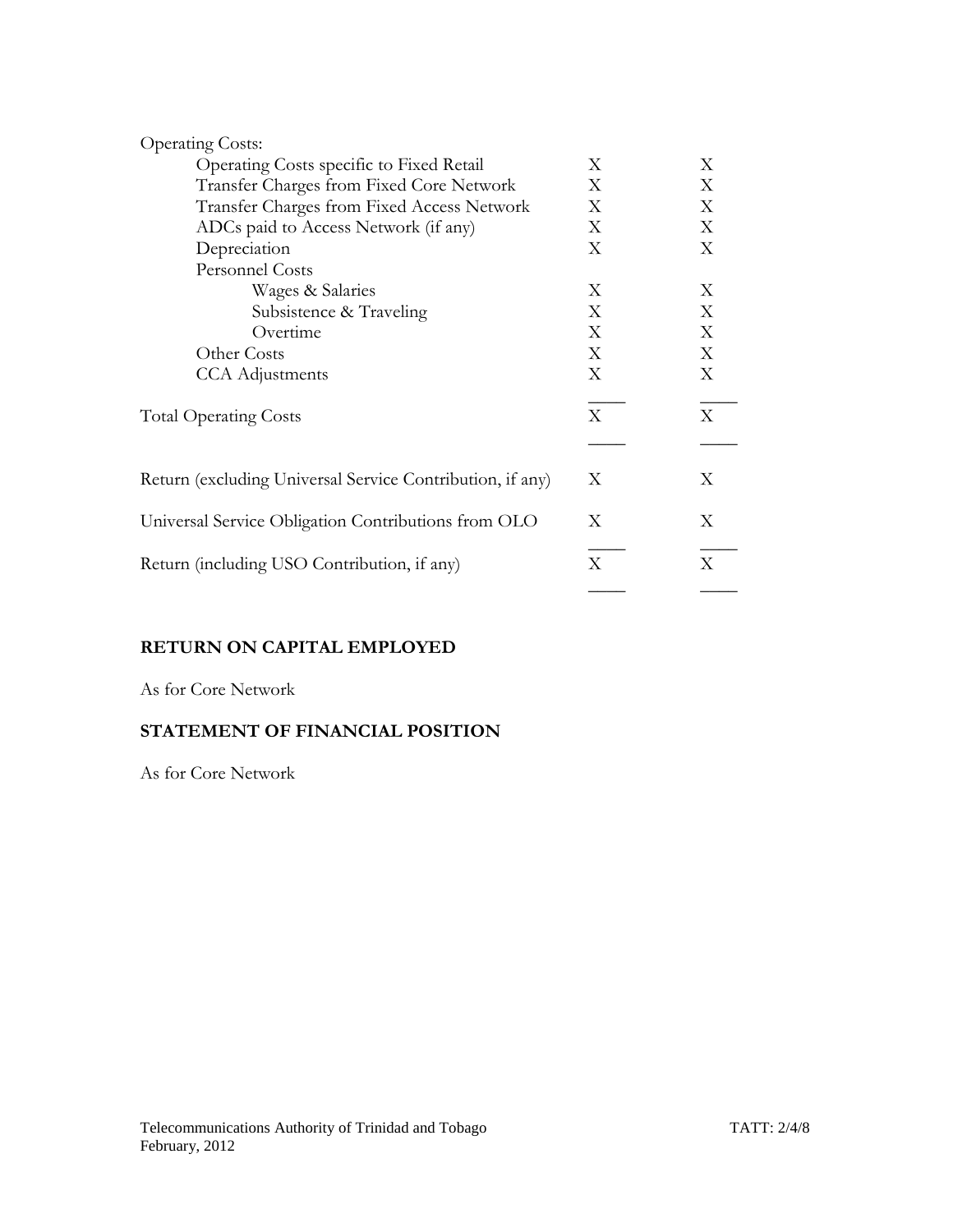### **Template 5: Statement of Comprehensive Income – Data Services**

#### **STATEMENT OF COMPREHENSIVE INCOME**

|                              |                                             | Current                   | Prior                   |
|------------------------------|---------------------------------------------|---------------------------|-------------------------|
|                              |                                             | Period                    | Period                  |
| Turnover                     |                                             | $\underline{X}$           | $\overline{\mathrm{X}}$ |
|                              | Dial-up Internet                            | X                         | $\overline{X}$          |
|                              | xDSL Subscription                           | $\mathbf X$               | X                       |
|                              | xDSL Connection                             | $\mathbf X$               | X                       |
|                              | Lease lines                                 | X                         | X                       |
|                              | Other data Services                         | $\underline{X}$           | $\underline{X}$         |
| <b>Total Turnover</b>        |                                             | $\boldsymbol{X}$          | X                       |
| <b>Operating Costs</b>       |                                             |                           |                         |
|                              | Operating costs specific to Data Service    | X                         | X                       |
|                              | Transfer charges from Core Network          | X                         | X                       |
|                              | Transfer charge from Local Access Network   | X                         | X                       |
|                              | Depreciation                                | X                         | X                       |
|                              | <b>Personnel Costs</b>                      | $\boldsymbol{\mathrm{X}}$ | X                       |
|                              | Wages & Salaries                            | X                         | X                       |
|                              | Subsistence & Traveling                     | X                         | X                       |
|                              | Overtime                                    | X                         | $\mathbf X$             |
|                              | ADCs paid to Local Access Network (if any)  | X                         | X                       |
| <b>CCA</b> Adjustments       |                                             | $\underline{X}$           | $\mathbf X$             |
| <b>Total Operating Costs</b> |                                             | X                         | X                       |
|                              | Return (excluding USO Contribution, if any) | X                         | X                       |
| USO Contribution from OLO    |                                             | X                         | X                       |
|                              | Return (including USO Contribution, if any) | $\boldsymbol{\mathrm{X}}$ | X                       |
|                              |                                             |                           |                         |

#### **RETURN ON CAPITAL EMPLOYED**

As for Core Network

### **STATEMENT OF FINANCIAL POSITION**

As for Core Network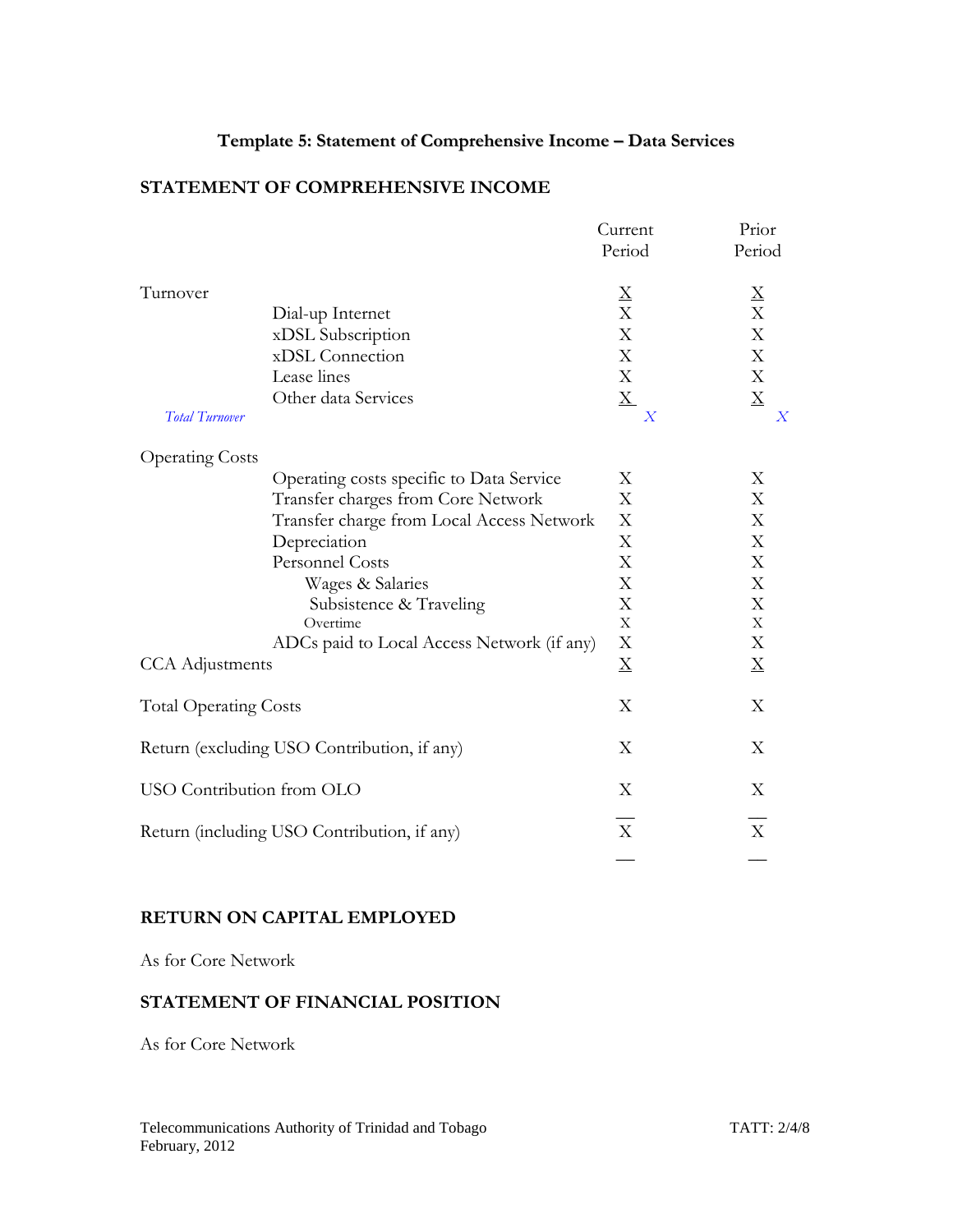# **Template 6: Statement of Comprehensive Income – Retail Mobile Business**

|                       | Current<br>Period         | Prior<br>Period           |
|-----------------------|---------------------------|---------------------------|
| Turnover              |                           |                           |
| Handsets Charges      | X                         | X                         |
| Activation Charge     | X                         | X                         |
| On-Net Charges        | $\mathbf X$               | X                         |
| Off-Net Charges       |                           |                           |
| Outgoing (Fixed)      | X                         | Χ                         |
| Incoming (Fixed)      | $\mathbf X$               | X                         |
| (Outpayments)         | $\boldsymbol{\mathrm{X}}$ | X                         |
| Outgoing (Mobile)     | X                         | X                         |
| Incoming (Mobile)     | $\mathbf X$               | X                         |
| (Outpayments)         | $\boldsymbol{\mathrm{X}}$ | X                         |
| International         |                           |                           |
| Incoming              | X                         | X                         |
| Outgoing              | $\mathbf X$               | X                         |
| (Outpayments)         | X                         | X                         |
| Roaming               |                           |                           |
| Inbound               |                           |                           |
| Incoming              | $\boldsymbol{\mathrm{X}}$ | X                         |
| Outgoing              | X                         | X                         |
| Outbound              | $\boldsymbol{\mathrm{X}}$ | X                         |
| <b>SMS</b>            |                           |                           |
| On-Net                | X                         | X                         |
| Off-Net               | $\mathbf X$               | X                         |
| (Outpayment)          | $\boldsymbol{\mathrm{X}}$ | X                         |
| <b>MMS</b>            |                           |                           |
| On-Net                | X                         | Χ                         |
| Off-Net               | $\mathbf X$               | X                         |
| (Outpayment)          | X                         | X                         |
| Data Services charges | X                         | Χ                         |
| Subscription          | $\mathbf X$               | $\boldsymbol{\mathrm{X}}$ |
| Other Turnover        | X                         | X                         |
| Total Turnover        | X                         | X                         |
|                       |                           |                           |

### **STATEMENT OF COMPREHENSIVE INCOME**

Telecommunications Authority of Trinidad and Tobago TATT: 2/4/8 February, 2012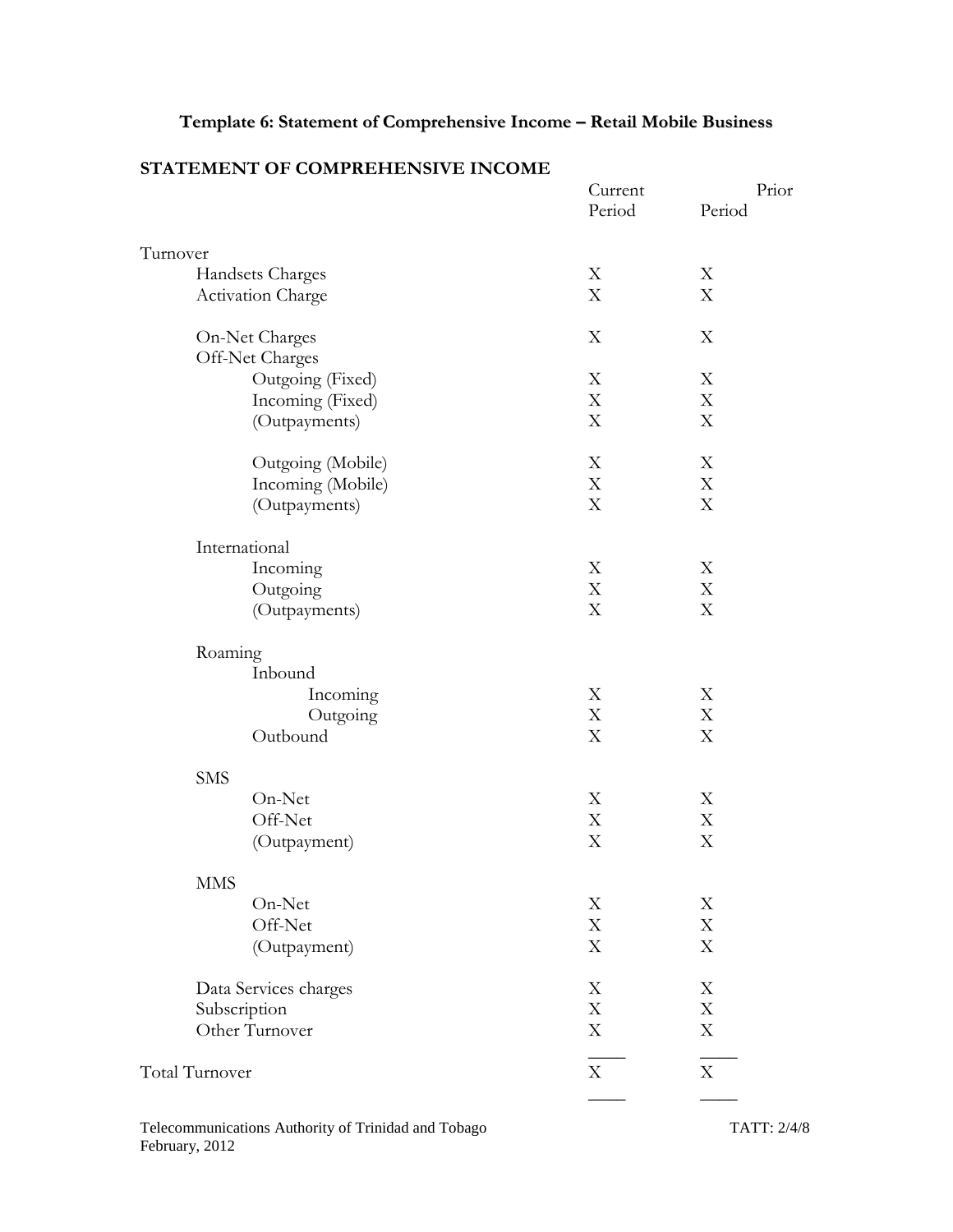| <b>Operating Costs:</b>                                   |   |   |
|-----------------------------------------------------------|---|---|
| Operating Costs specific to Retail                        | X | X |
| Operating Costs specific to Network                       | X | X |
| Depreciation                                              | X | X |
| <b>Personnel Costs</b>                                    |   |   |
| Wages & Salaries                                          | X | X |
| Subsistence & Traveling                                   | X | X |
| Overtime                                                  | X | X |
| Other Costs                                               | X | X |
| <b>CCA</b> Adjustments                                    | X | X |
| <b>Total Operating Costs</b>                              | X | X |
|                                                           |   |   |
| Return (excluding Universal Service Contribution, if any) | X | X |
| Universal Service Obligation Contributions from OLO       | X | X |
| Return (including USO Contribution, if any)               | X | X |
|                                                           |   |   |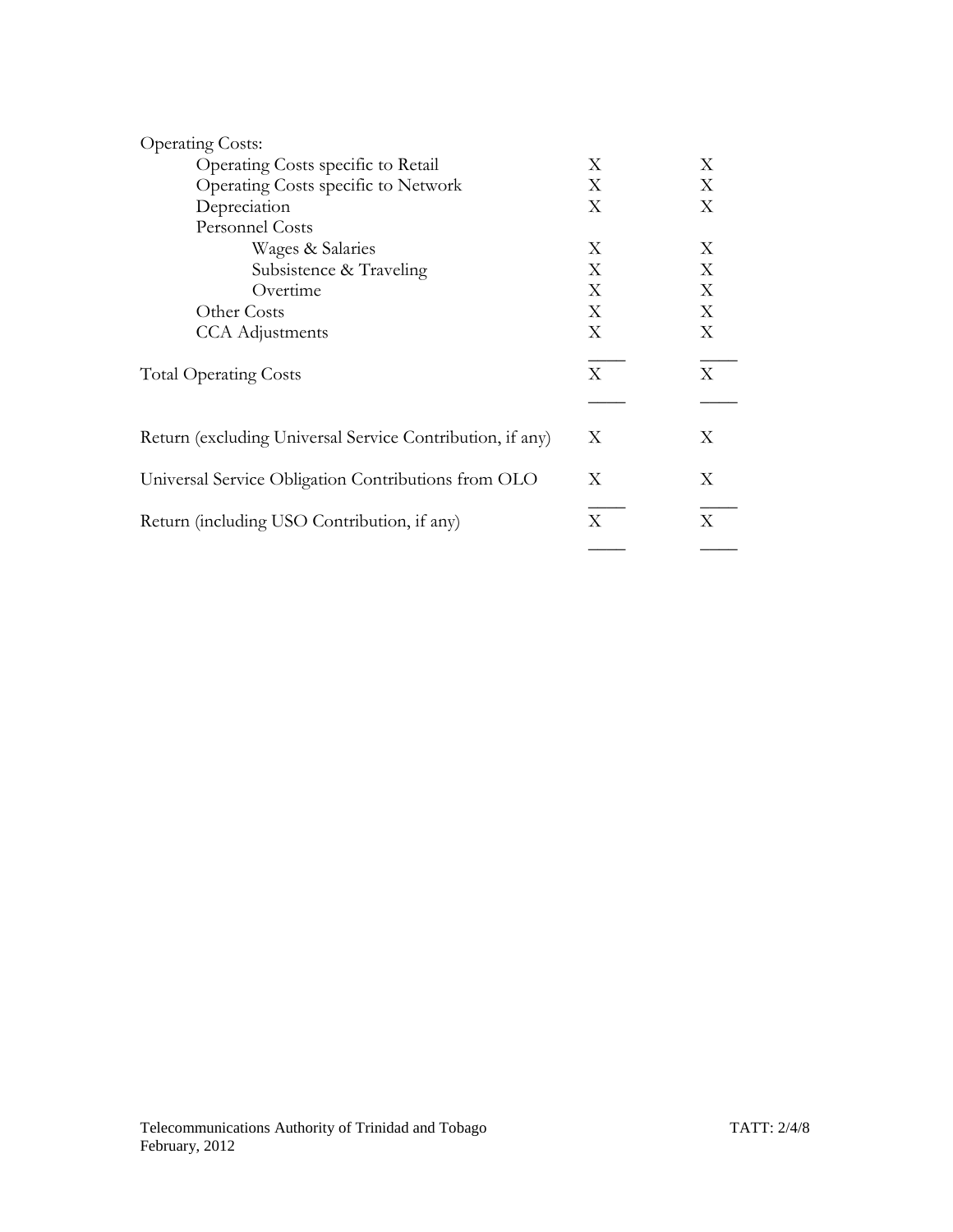# **Template 7: Statement of Financial Position – Retail Mobile Business**

# **STATEMENT OF FINANCIAL POSITION as at**

|                                |             | Current<br>Period         |                           | Prior<br>Period           |
|--------------------------------|-------------|---------------------------|---------------------------|---------------------------|
| <b>Fixed Assets</b>            |             |                           |                           |                           |
| Tangible Fixed Assets          |             | X                         |                           | X                         |
| <b>Intangible Fixed Assets</b> |             | X                         |                           | X                         |
| Investments                    |             | $\mathbf X$               |                           | X                         |
| <b>Total Fixed Assets</b>      |             | $\mathbf X$               |                           | X                         |
|                                |             |                           |                           |                           |
| Working Capital                |             |                           |                           |                           |
| Inventory                      |             | X                         |                           | X                         |
| Trade Receivables              |             | X                         |                           | X                         |
| Other Assets                   |             | X                         |                           | $\boldsymbol{\mathrm{X}}$ |
| Cash on hand & Bank Deposits   |             | $\boldsymbol{\mathrm{X}}$ |                           | X                         |
| Total Working Capital          | X           |                           | X                         |                           |
|                                |             |                           |                           |                           |
| Liabilities                    |             |                           |                           |                           |
| Trade Payables                 | $\mathbf X$ |                           | $\boldsymbol{\mathrm{X}}$ |                           |
| Fund for liabilities & Charges |             | X                         |                           | X                         |
| Other Liabilities              |             | $\boldsymbol{\mathrm{X}}$ |                           | $\boldsymbol{\mathrm{X}}$ |
| <b>Total Liabilities</b>       |             | $\mathbf X$               |                           | $\mathbf X$               |
|                                |             |                           |                           |                           |
|                                |             |                           |                           |                           |
|                                |             |                           |                           |                           |
| Total Capital Employed         |             | $\mathbf X$               |                           | X                         |
|                                |             |                           |                           |                           |
| Yield on Capital Employed      |             | X                         |                           | X                         |
|                                |             |                           |                           |                           |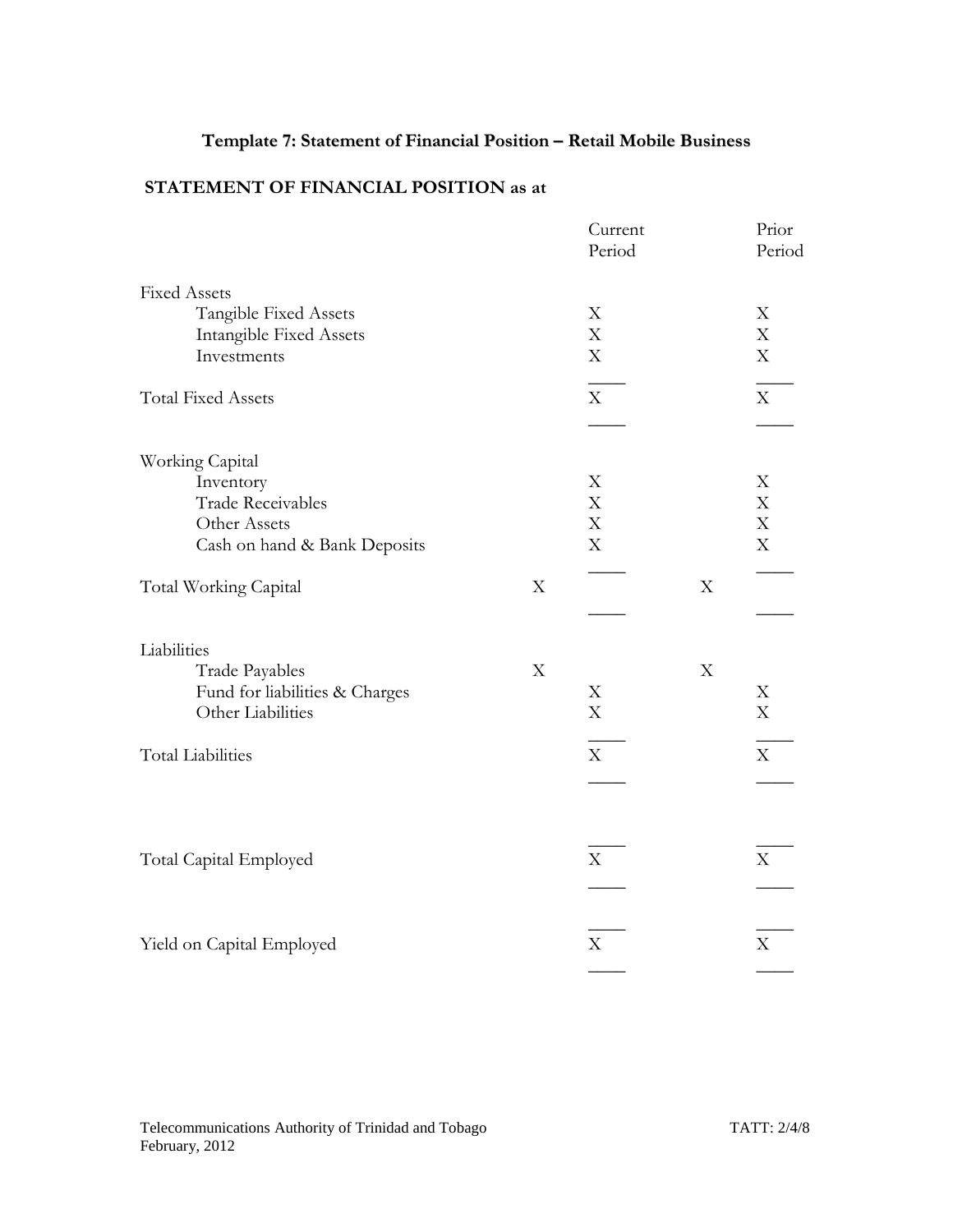### **Template 8: Other Business Activities**

#### **STATEMENT OF COMPREHENSIVE INCOME**

|                       | Current<br>Period | Prior<br>Period |
|-----------------------|-------------------|-----------------|
| Turnover              | $\underline{X}$   | $\mathbf X$     |
| Total operating costs | X                 | X               |
| Return                | X                 | X               |
|                       |                   |                 |

### **RETURN ON CAPITAL EMPLOYED**

#### As for Core Network

#### **STATEMENT OF FINANCIAL POSITION**

As for Core Network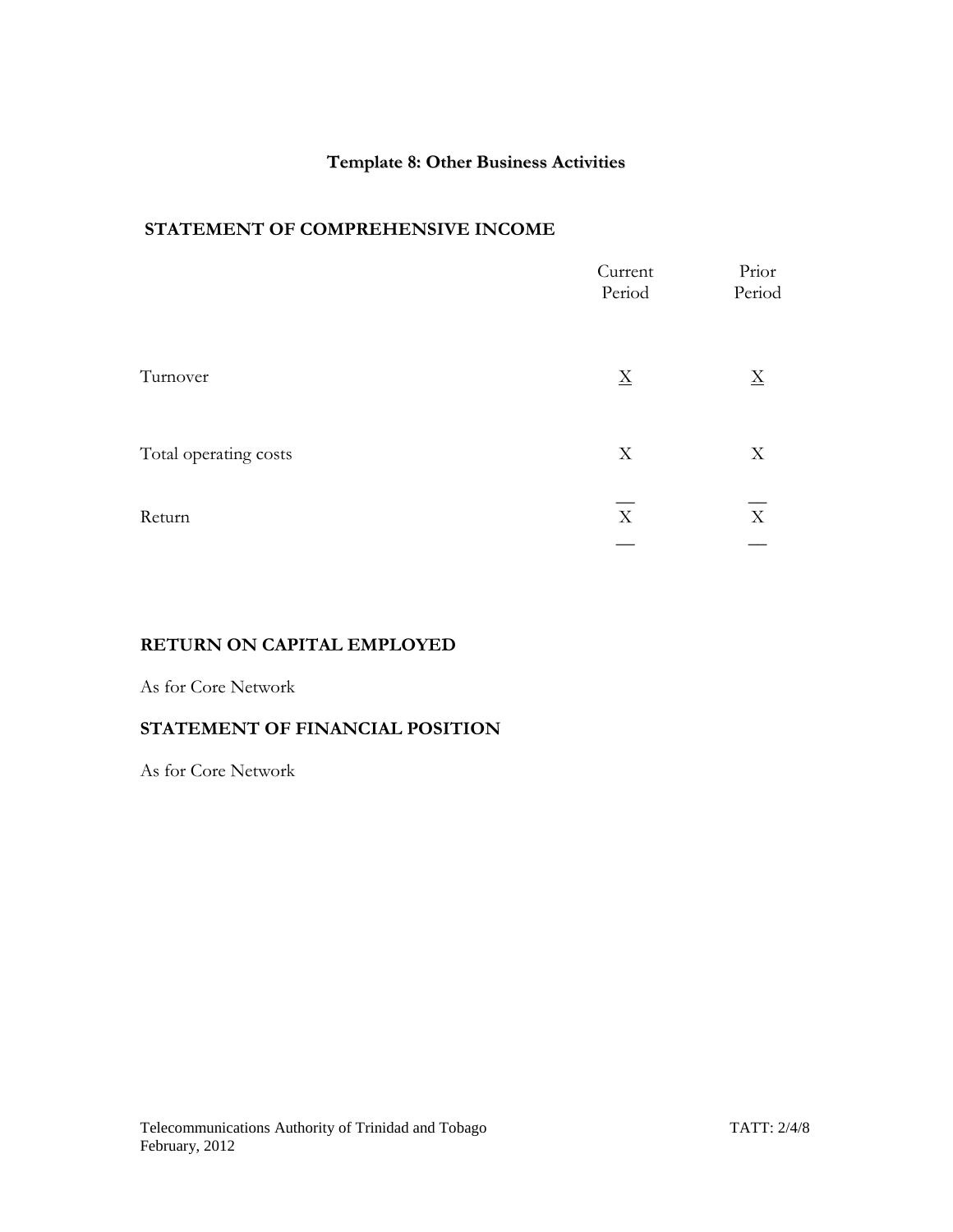| From/To $\rightarrow$  | Fixed  | Fixed   | Fixed    | Mobile          | Total |
|------------------------|--------|---------|----------|-----------------|-------|
|                        | Access | Network | Retail   | <b>Business</b> |       |
|                        |        |         | Services |                 |       |
| <b>Fixed Access</b>    |        | Х       | Х        | X               | X     |
| <b>Fixed Network</b>   | X      |         | Х        | X               | Х     |
| <b>Retail Services</b> | X      | Χ       |          | X               | Х     |
| Mobile Business        | X      | Х       | X        |                 | х     |
| Total                  | x      | x       | x        | x               | χ     |

# **Template 9: Inter Business Transfer Charges Summary**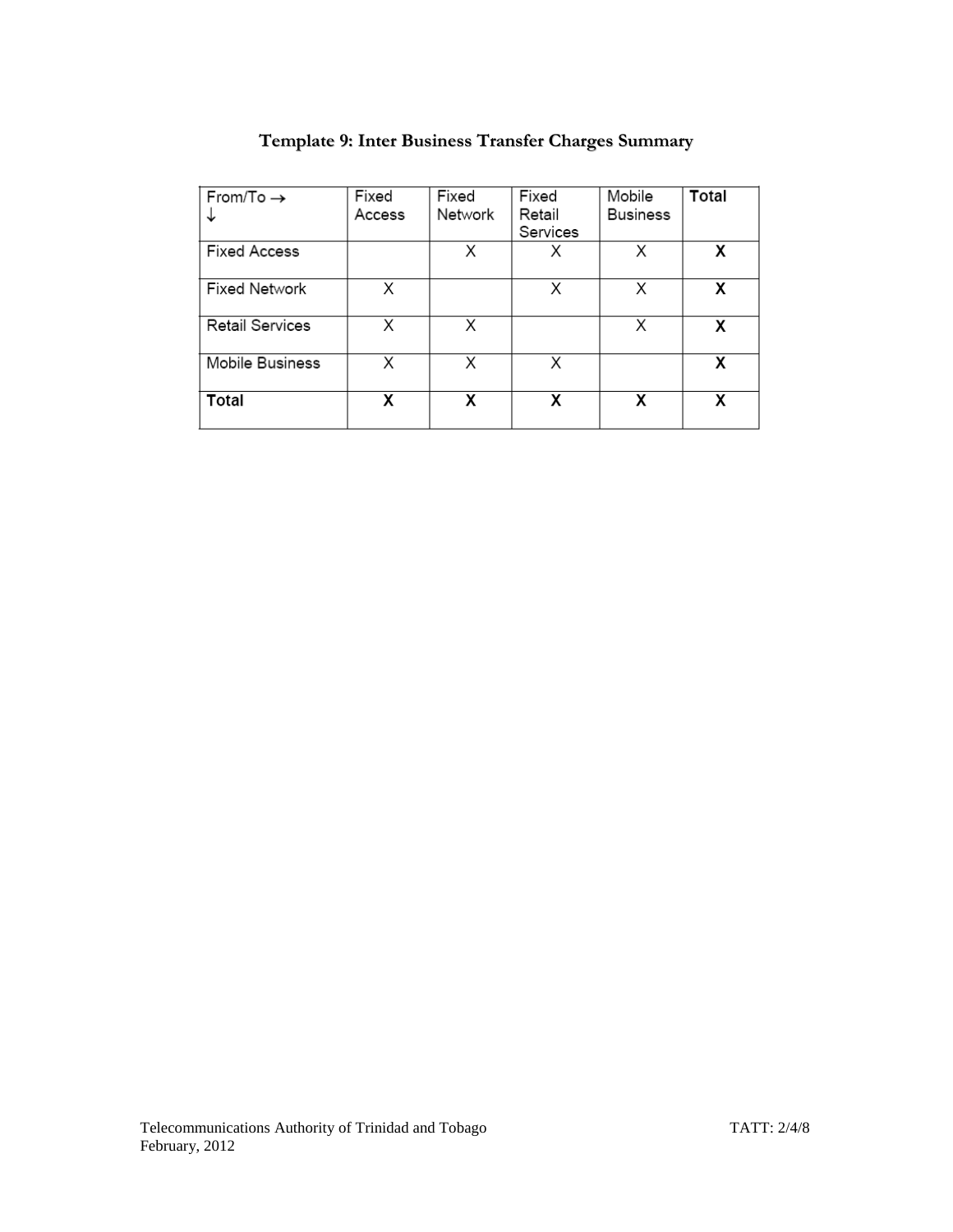# **Template 10: Statement of Transfer Charges**

| Costs/Services               | <b>Fixed Retail</b><br>Services | ntra-Exchange | Inter-Exchange | Calls to Mobile | Public Payphone | <b>Directory Enquiry</b> | त्र<br>International<br>putgoing | $na$<br>Internati<br>Incoming | Data Circuits | Internet Service | Remaining Service | Mobile Business |
|------------------------------|---------------------------------|---------------|----------------|-----------------|-----------------|--------------------------|----------------------------------|-------------------------------|---------------|------------------|-------------------|-----------------|
| <b>Fixed Access</b>          | X                               | X             | X              | X               | $\mathbf{X}$    | X                        | $\boldsymbol{\mathrm{X}}$        | X                             | X             | $\mathbf{X}$     | X                 | X               |
| <b>Fixed Network</b>         | X                               | Х             | X              | X               | X               | X                        | X                                | X                             | X             | X                | X                 | X               |
| <b>Fixed Retail Services</b> | X                               | X             | X              | X               | $\mathbf{X}$    | $\mathbf{X}$             | $\mathbf{X}$                     | X                             | $\mathbf{X}$  | X                | $\mathbf{X}$      | X               |
| <b>Mobile Business</b>       | Χ                               | Х             | X              | X               | X               | X                        | X                                | X                             | X             | X                | X                 | X               |
| <b>TOTAL</b>                 | X                               | X             | X              | X               | X               | X                        | X                                | X                             | X             | X                | X                 | X               |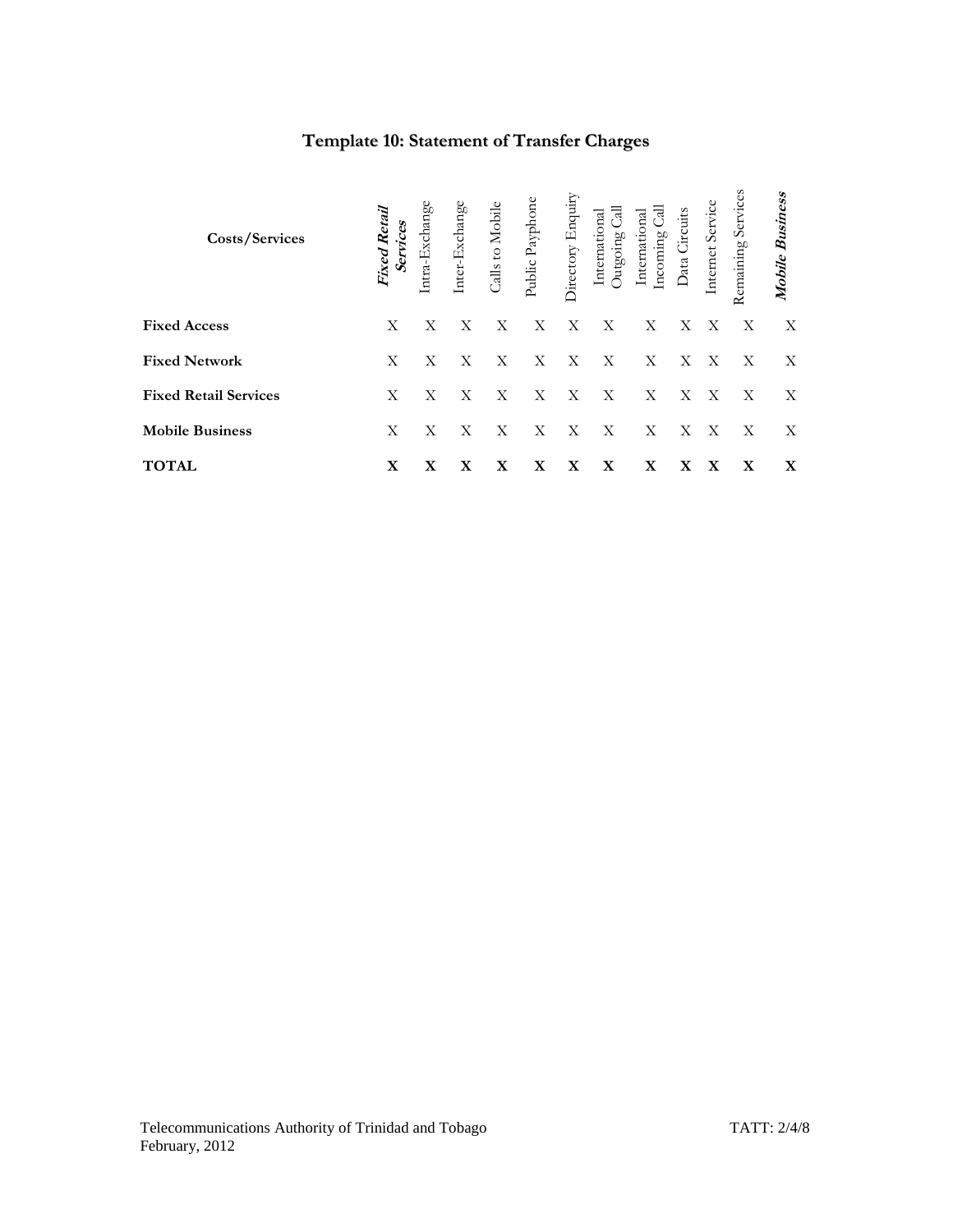# **Template 11: Network Statement of Costs**

|                                                     | Operating<br>Costs | Capital<br>Employed | Rate of<br>Return | Capital<br>Costs          | <b>Total Operating</b><br>and Capital Costs | Total<br>Volume | <b>Average Cost</b><br>TT\$/Minute |
|-----------------------------------------------------|--------------------|---------------------|-------------------|---------------------------|---------------------------------------------|-----------------|------------------------------------|
|                                                     | TT\$               | TT\$                | $\frac{0}{0}$     | TT\$                      | TT\$                                        | <b>Minutes</b>  |                                    |
| <b>Traffic Sensitive</b>                            |                    |                     |                   |                           |                                             |                 |                                    |
| Subscriber Unit                                     | $\mathbf X$        | $\mathbf X$         | $\mathbf X$       | $\mathbf X$               | $\mathbf X$                                 | $\mathbf X$     | $\mathbf X$                        |
| Primary Switch                                      | $\mathbf X$        | $\mathbf X$         | $\mathbf X$       | $\mathbf X$               | $\mathbf X$                                 | $\mathbf X$     | $\mathbf X$                        |
| Secondary Switch                                    | $\mathbf X$        | $\mathbf X$         | $\mathbf X$       | $\mathbf X$               | $\mathbf X$                                 | $\mathbf X$     | $\mathbf X$                        |
| Transmission - Non-Length Dependent                 |                    |                     |                   |                           |                                             |                 |                                    |
| RSU to Primary/Secondary Link                       | $\mathbf X$        | $\mathbf X$         | $\mathbf X$       | $\mathbf X$               | $\mathbf X$                                 | $\mathbf X$     | $\mathbf{X}$                       |
| Primary to Primary Link                             | $\mathbf X$        | $\mathbf X$         | $\mathbf X$       | $\mathbf X$               | $\mathbf X$                                 | $\mathbf X$     | $\mathbf X$                        |
| Primary to Secondary Link                           | $\mathbf X$        | $\mathbf X$         | $\mathbf X$       | $\mathbf X$               | $\mathbf X$                                 | $\mathbf X$     | $\mathbf X$                        |
| Secondary to Secondary Link                         | $\mathbf X$        | $\mathbf X$         | $\mathbf X$       | $\mathbf X$               | $\mathbf X$                                 | $\mathbf X$     | $\mathbf X$                        |
| Secondary to Tertiary Link                          | $\mathbf X$        | $\mathbf X$         | $\mathbf X$       | $\mathbf X$               | $\mathbf X$                                 | $\mathbf X$     | $\mathbf X$                        |
| Tertiary to Tertiary Link                           | $\mathbf X$        | $\mathbf X$         | $\mathbf X$       | $\mathbf X$               | $\mathbf X$                                 | $\mathbf X$     | $\mathbf X$                        |
| Transmission - Length Dependent<br>(Split as above) |                    |                     |                   |                           |                                             |                 |                                    |
| <b>International Transmission</b>                   | $\mathbf X$        | $\mathbf X$         | $\mathbf X$       | $\boldsymbol{\mathrm{X}}$ | $\mathbf X$                                 | $\mathbf X$     | X                                  |
| <b>Directory Enquiry</b>                            | $\mathbf X$        | $\mathbf X$         | $\mathbf X$       | $\mathbf X$               | $\mathbf X$                                 | $\mathbf X$     | $\mathbf X$                        |
| <b>International Directory enquiry</b>              | $\mathbf X$        | $\mathbf X$         | $\mathbf X$       | $\mathbf X$               | $\mathbf X$                                 | $\mathbf X$     | $\mathbf X$                        |
| Private Circuits   Leased Lines                     | $\mathbf X$        | $\mathbf X$         | $\mathbf X$       | $\mathbf X$               | $\mathbf X$                                 |                 |                                    |
| Interconnect connections and rentals                | $\mathbf X$        | $\mathbf X$         | $\mathbf X$       | $\mathbf X$               | $\mathbf X$                                 |                 |                                    |
| Other categories will be included as<br>appropriate | $\mathbf X$        | $\mathbf X$         | $\mathbf X$       | $\mathbf X$               | $\mathbf X$                                 | $\mathbf X$     | $\mathbf X$                        |
| <b>Total Conveyance</b>                             | $\overline{X}$     | $\overline{X}$      | $\overline{X}$    | $\overline{X}$            | $\overline{X}$                              | $\overline{X}$  | $\overline{\mathbf{X}}$            |
|                                                     |                    |                     |                   |                           |                                             |                 |                                    |

Telecommunications Authority of Trinidad and Tobago TATT: 2/4/8 February, 2012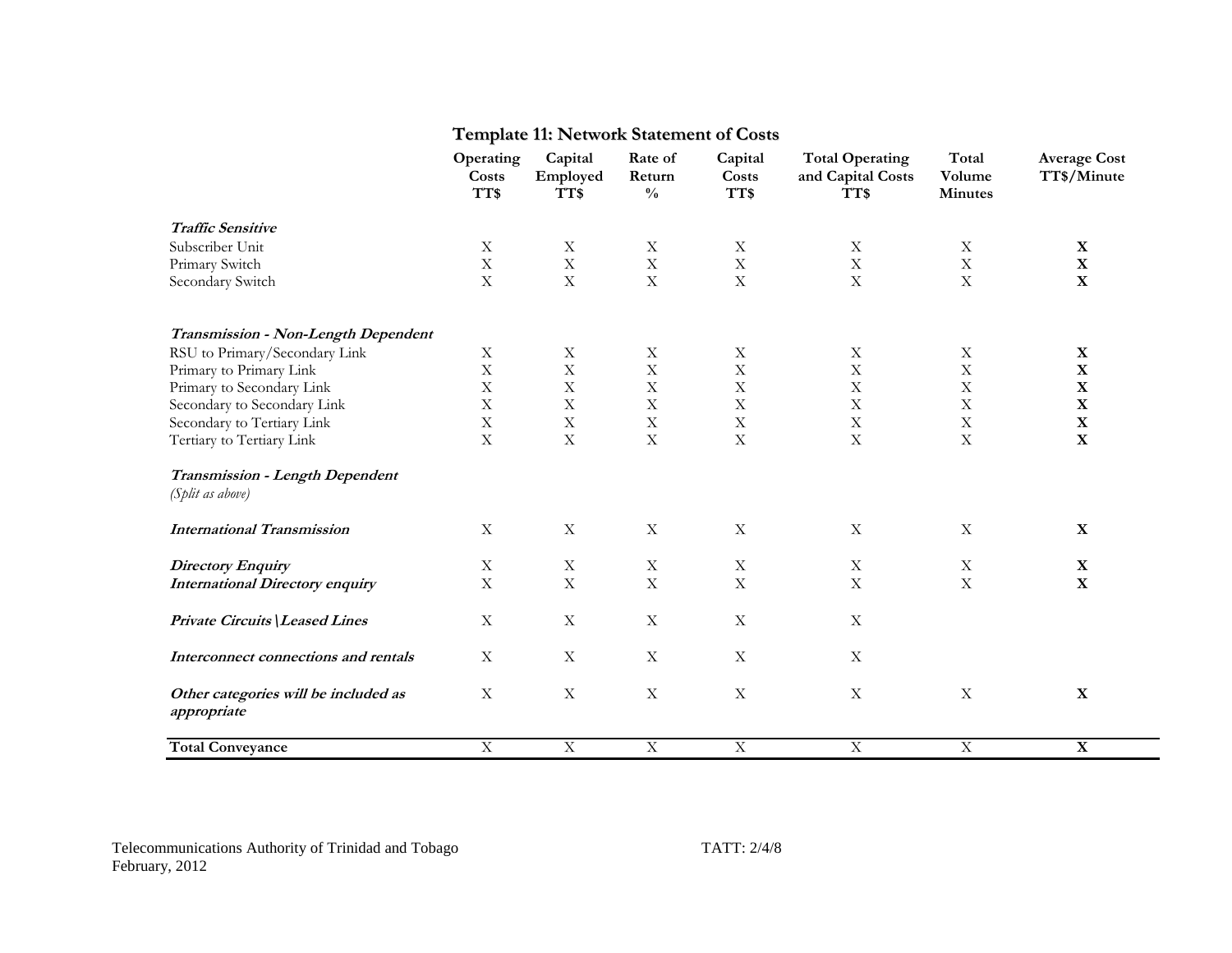# **Template 12a: Costs of Network Services**

|                                                               | Traffic Sensitive | Subscriber Unit | Primary Switch            | Secondary Switch | Non-Length<br>Dependent | Primary/Secondary<br>RSU to | Primary to Primary<br>Link | Link<br>$\overline{c}$<br>Secondary<br>Primary | ਥ਼<br>Secondary<br>Secondary | Dependent<br>Length | (Split as above)          | Transmission<br>International | Directory Enquiry | enquiry<br>International<br>Directory | Circuits Leased<br>Private<br>ines | connections and<br>Interconnect<br>rentals | included as required<br>categories will be<br>cost<br>Other |
|---------------------------------------------------------------|-------------------|-----------------|---------------------------|------------------|-------------------------|-----------------------------|----------------------------|------------------------------------------------|------------------------------|---------------------|---------------------------|-------------------------------|-------------------|---------------------------------------|------------------------------------|--------------------------------------------|-------------------------------------------------------------|
| Average Cost TT\$/Minute <sup>5</sup>                         |                   | $\mathbf X$     | $\mathbf X$               | X                |                         | X                           | $\mathbf X$                | $\mathbf X$                                    | X                            | $\mathbf X$         | $\mathbf X$               | $\mathbf X$                   | $\mathbf X$       | X                                     |                                    |                                            |                                                             |
| Total Costs <sup>6</sup>                                      |                   |                 |                           |                  |                         |                             |                            |                                                |                              |                     |                           | $\mathbf X$                   | X                 | X                                     | $\mathbf X$                        | $\mathbf X$                                | X                                                           |
| <b>Usage Factors (Routing or Percentage)</b>                  |                   |                 |                           |                  |                         |                             |                            |                                                |                              |                     |                           |                               |                   |                                       |                                    |                                            |                                                             |
| <b>Retail Services</b>                                        |                   |                 |                           |                  |                         |                             |                            |                                                |                              |                     |                           |                               |                   |                                       |                                    |                                            |                                                             |
| Intra Exchange Calls                                          | $\mathbf X$       | Х               | Х                         | Х                | Χ                       | Х                           | Х                          | Х                                              | Х                            | Х                   | Χ                         | Χ                             | Χ                 | Χ                                     | Χ                                  | X                                          | $\mathbf X$                                                 |
| Inter Exchange Calls                                          | $\mathbf X$       | Χ               | Χ                         | Χ                | $\mathbf X$             | X                           | Х                          | Χ                                              | X                            | $\rm X$             | X                         | $\mathbf X$                   | $\mathbf X$       | $\mathbf X$                           | $\mathbf X$                        | $\mathbf X$                                | $\mathbf X$                                                 |
| International Calls<br>(Other retail services as appropriate) | $\mathbf X$       | $\mathbf X$     | $\boldsymbol{\mathrm{X}}$ | $\mathbf X$      | $\mathbf X$             | $\mathbf X$                 | $\mathbf X$                | $\overline{X}$                                 | $\boldsymbol{\mathrm{X}}$    | $\mathbf X$         | $\mathbf X$               | $\bar{X}$                     | $\mathbf X$       | $\mathbf X$                           | $\mathbf X$                        | $\mathbf X$                                | $\mathbf X$                                                 |
| <b>Other Activities Services</b>                              |                   |                 |                           |                  |                         |                             |                            |                                                |                              |                     |                           |                               |                   |                                       |                                    |                                            |                                                             |
| Apparatus Supply<br>(Other services as appropriate)           | $\mathbf X$       | Χ               | X                         | X                | X                       | Χ                           | Χ                          | X                                              | X                            | X                   | $\boldsymbol{\mathrm{X}}$ | $\mathbf X$                   | X                 | X                                     | $\mathbf X$                        | $\mathbf X$                                | $\mathbf X$                                                 |
| <b>RIO</b> Services                                           |                   |                 |                           |                  |                         |                             |                            |                                                |                              |                     |                           |                               |                   |                                       |                                    |                                            |                                                             |
| Call Termination                                              |                   |                 |                           |                  |                         |                             |                            |                                                |                              |                     |                           |                               |                   |                                       |                                    |                                            |                                                             |
| Primary                                                       | $\mathbf X$       | Χ               | Х                         | Χ                | Χ                       | Х                           | Х                          | Х                                              | Χ                            | Χ                   | Χ                         | $\mathbf X$                   | X                 | $\mathbf X$                           | X                                  | $\mathbf X$                                | $\mathbf X$                                                 |
| Tandem<br>(Other RIO services as appropriate)                 | $\mathbf X$       | $\mathbf X$     | X                         | X                | $\mathbf X$             | $\overline{X}$              | X                          | $\mathbf X$                                    | $\overline{X}$               | $\overline{X}$      | $\mathbf X$               | $\mathbf X$                   | $\mathbf X$       | $\mathbf X$                           | $\mathbf X$                        | $\mathbf X$                                | $\mathbf X$                                                 |

<sup>5</sup> From Statement of Network Costs Schedule<br><sup>6</sup> Ibid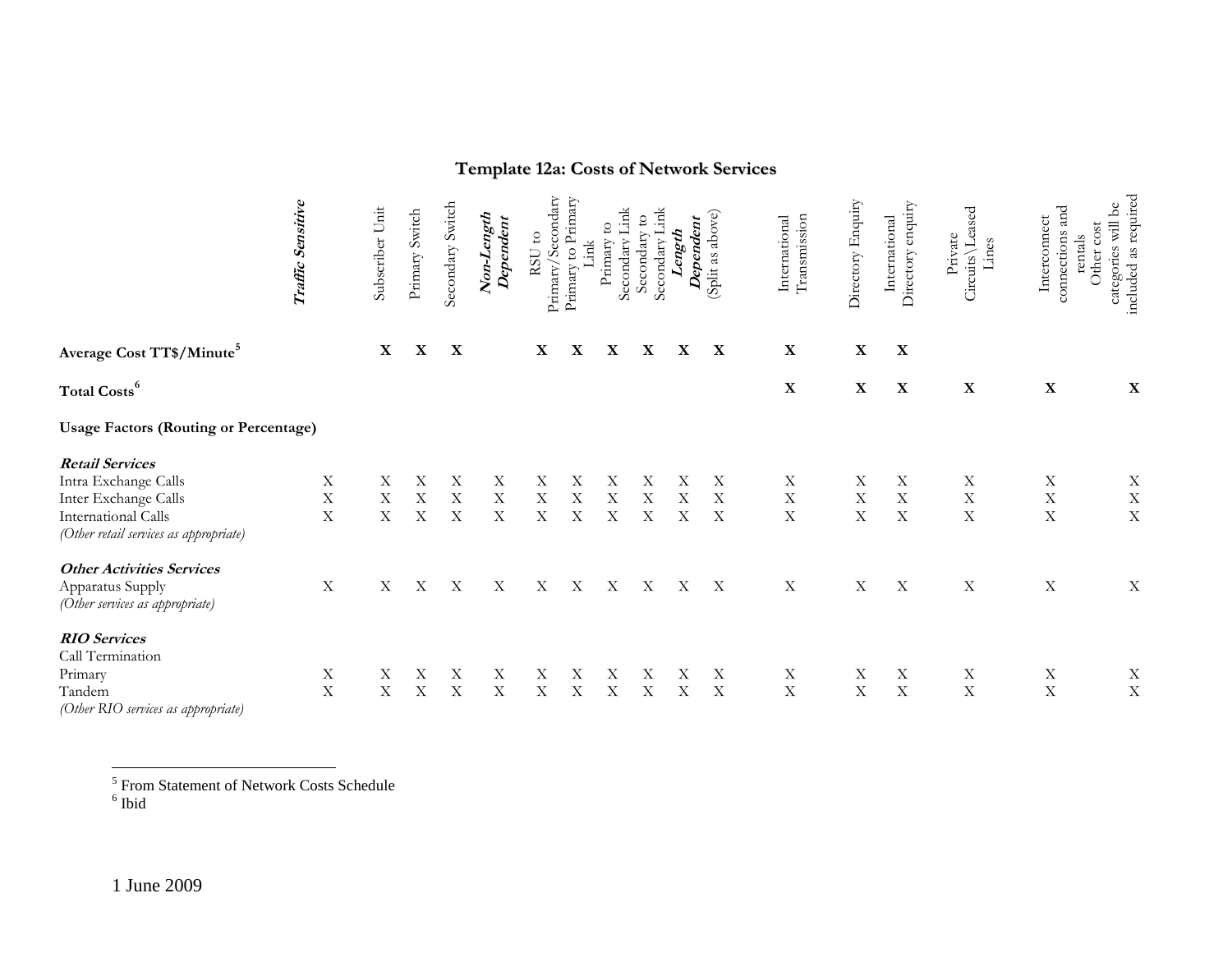| Template 12b: Statement of Costs of Network Services (Con't) |  |
|--------------------------------------------------------------|--|
|                                                              |  |

|                                                                                         | Traffic Sensitive | Subscriber Unit   | Primary Switch | Secondary Switch          | Primary/Secondary Link<br>Non-Length<br>Dependent<br>RSU to | Link<br>Primary to Primary | Primary to Secondary<br>Link | Secondary to Secondary<br>kur | Length Dependent | (Split as above) | Transmission<br>International | Directory Enquiry | International Directory<br>enquiry | as appropriate<br>Other cost categories will<br>be included | Gradient                                                                   | Call Conveyance Cost            |
|-----------------------------------------------------------------------------------------|-------------------|-------------------|----------------|---------------------------|-------------------------------------------------------------|----------------------------|------------------------------|-------------------------------|------------------|------------------|-------------------------------|-------------------|------------------------------------|-------------------------------------------------------------|----------------------------------------------------------------------------|---------------------------------|
| <b>Average Cost Per Minute</b><br>Retail Services <sup>7</sup>                          |                   |                   |                |                           |                                                             |                            |                              |                               |                  |                  |                               |                   |                                    |                                                             |                                                                            |                                 |
| Intra Exchange Calls                                                                    |                   | X                 |                | X X                       | $\mathbf X$                                                 | $\mathbf X$                | X                            | X                             |                  | $\mathbf X$      | $\mathbf X$                   | $\mathbf X$       | $\mathbf X$                        | $\mathbf X$                                                 | X<br>Peak<br>Off - peak<br>$\mathbf X$<br>Weekend<br>X                     | X<br>$\mathbf X$<br>$\mathbf X$ |
| Inter Exchange Calls<br>(Other retail services as appropriate)                          |                   | Χ                 | $\mathbf X$    | $\boldsymbol{\mathrm{X}}$ | $\mathbf X$                                                 | $\mathbf X$                | X                            | $\mathbf X$                   |                  | $\mathbf X$      | $\mathbf X$                   | $\mathbf X$       | X                                  | $\mathbf X$                                                 | X<br>Peak<br>$\mathbf X$<br>Off - peak<br>Weekend<br>X                     | $\mathbf X$<br>$\mathbf X$<br>X |
| <b>Other Activities Services</b><br>Apparatus Supply<br>(Other services as appropriate) |                   | X                 | $\mathbf X$    | $\boldsymbol{\mathrm{X}}$ | $\mathbf X$                                                 | $\mathbf X$                | X                            | $\mathbf X$                   |                  | $\mathbf X$      | $\mathbf X$                   | $\mathbf X$       | $\mathbf X$                        | $\mathbf X$                                                 | $\mathbf X$<br>Peak<br>Off - peak<br>$\mathbf X$<br>Weekend<br>$\mathbf X$ | X<br>X<br>X                     |
| <b>RIO</b> Services<br>Call Termination<br>Primary                                      |                   | $X_{\mathcal{I}}$ | $\mathbf X$    | $\boldsymbol{\mathrm{X}}$ | $\mathbf X$                                                 | $\mathbf X$                | X                            | $\mathbf X$                   |                  | $\mathbf X$      | $\mathbf X$                   | $\mathbf X$       | X                                  | $\mathbf X$                                                 | $\mathbf X$<br>Peak                                                        | X                               |
|                                                                                         |                   |                   |                |                           |                                                             |                            |                              |                               |                  |                  |                               |                   |                                    |                                                             | $\mathbf X$<br>Off - peak<br>Weekend<br>$\mathbf X$                        | X<br>$\mathbf X$                |
| Tandem<br>(Other RIO services as appropriate)                                           |                   | X                 | X              | $\boldsymbol{\mathrm{X}}$ | $\mathbf X$                                                 | X                          | Χ                            | X                             |                  | $\mathbf X$      | $\mathbf X$                   | $\mathbf X$       | $\boldsymbol{\mathrm{X}}$          | $\mathbf X$                                                 | Peak<br>X<br>X<br>Off - peak<br>$\mathbf X$<br>Weekend                     | X<br>$\mathbf X$<br>$\mathbf X$ |

 $^7$  Those costs are obtained from multiplying the average cost per minute by the usage factors, both of which are shown on page 34. These costs reflect the conveyance element of the service only.

 $\overline{a}$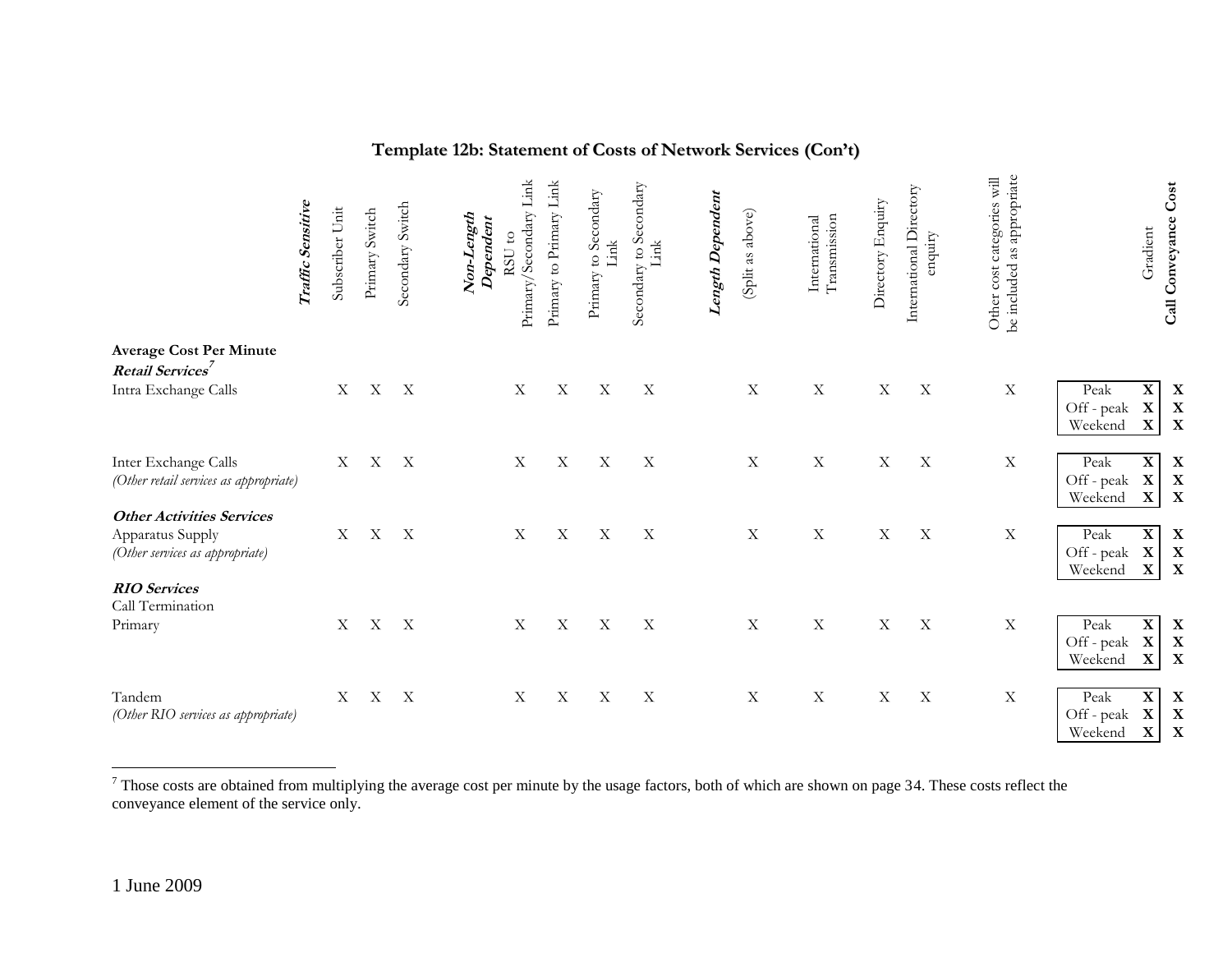Made this day of 20[].

Minister of Public Administration

Laid in the Senate this day of 20[].

Clerk of the Senate

Laid in the House of Representatives this day of 20[ ].

Clerk of the House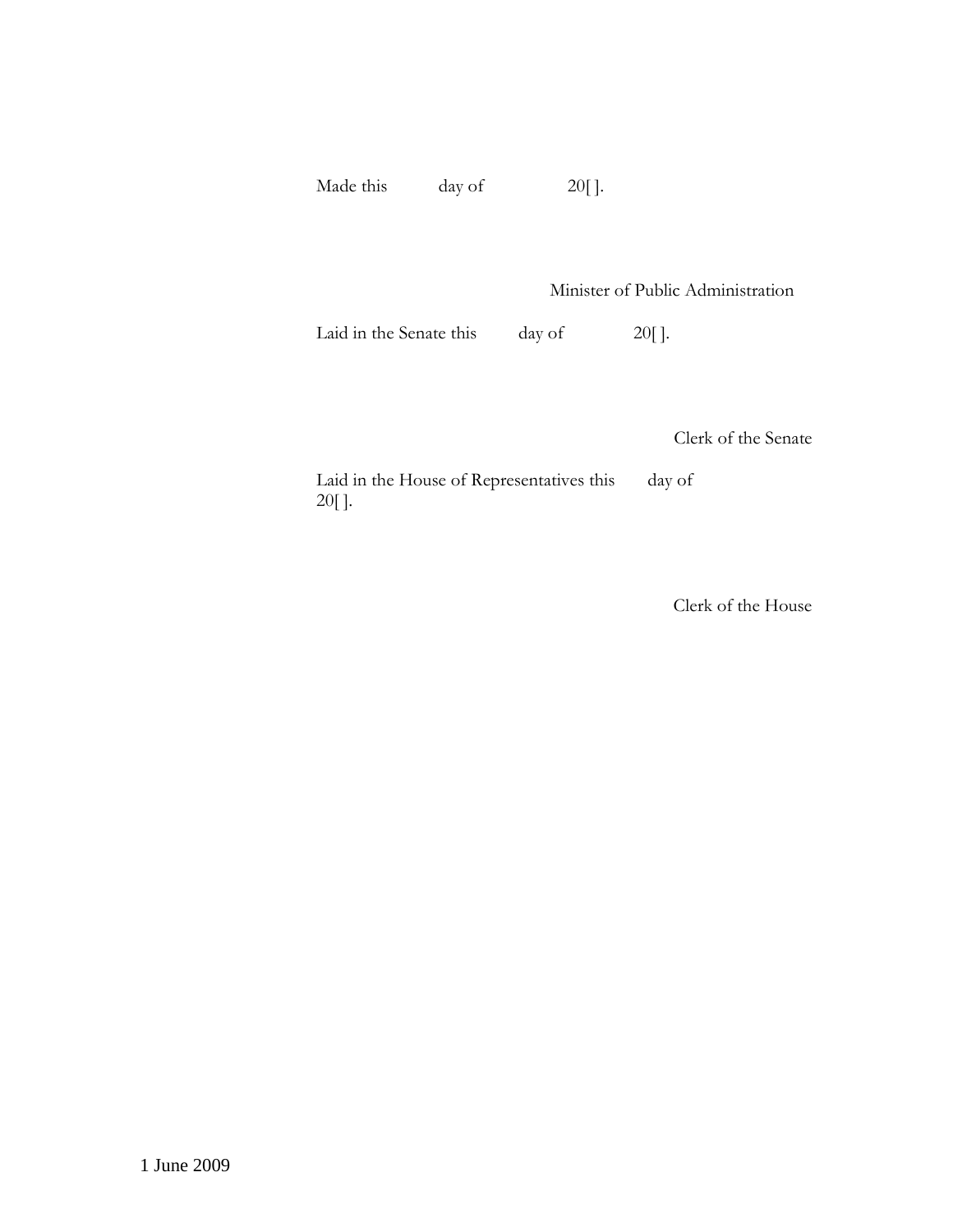# **ANNEX I: Decisions on Recommendations**

The following summarizes the comments and recommendations received from stakeholders on the second draft of this document, dated June  $27<sup>th</sup>$ , 2008 and the decisions made by TATT as incorporated in this final document, dated 1<sup>st</sup> September 2010.

| <b>Document</b>                                           | Submission                            | <b>Comments Received</b>                                                                                                                                                                                                                                                            | <b>Recommendations Made</b>                                                                                                                                                                                                            | <b>TATT's Decisions</b>                                                                                                                                                                                                                                                                                                                                                                                                                                                                                                                |
|-----------------------------------------------------------|---------------------------------------|-------------------------------------------------------------------------------------------------------------------------------------------------------------------------------------------------------------------------------------------------------------------------------------|----------------------------------------------------------------------------------------------------------------------------------------------------------------------------------------------------------------------------------------|----------------------------------------------------------------------------------------------------------------------------------------------------------------------------------------------------------------------------------------------------------------------------------------------------------------------------------------------------------------------------------------------------------------------------------------------------------------------------------------------------------------------------------------|
| <b>Sub-Section</b>                                        | <b>Made By:</b><br><b>Stakeholder</b> |                                                                                                                                                                                                                                                                                     |                                                                                                                                                                                                                                        |                                                                                                                                                                                                                                                                                                                                                                                                                                                                                                                                        |
|                                                           | <b>Category</b> <sup>®</sup>          |                                                                                                                                                                                                                                                                                     |                                                                                                                                                                                                                                        |                                                                                                                                                                                                                                                                                                                                                                                                                                                                                                                                        |
|                                                           |                                       | <b>ACCOUNTING SEPARATION</b>                                                                                                                                                                                                                                                        |                                                                                                                                                                                                                                        |                                                                                                                                                                                                                                                                                                                                                                                                                                                                                                                                        |
| Part II: Accounting Separation<br>- Amendment of Schedule | <b>DIGICEL</b>                        | In sub-section 2f, the Authority states that "the separated<br><i>accounts must be subject to audit</i> "                                                                                                                                                                           | The Authority should clarify<br>implications if the audit fails, to which the accounts relate.<br>whom is the auditor<br>to<br>reporting and whether the audit<br>be<br>conducted<br>$\mathsf{to}$<br>1S<br>before/after/during<br>the | who will be responsible for The Audit of separated accounts<br>selecting the auditor. Also we $\vert$ should be carried out at the same<br>would like the Authority to time as the concessionaire's<br>explain what type of audit is to $\vert$ regular audit, which is usually<br>be conducted, the length of the recommended to be conducted<br>audit, the cost of the audit, the $\vert$ within six (6) months of the period<br>The Auditor is expected to be the<br>concessionaire's auditor<br>who<br>should be provided with the |
|                                                           |                                       |                                                                                                                                                                                                                                                                                     | financial year.                                                                                                                                                                                                                        | guidelines for separated accounts.                                                                                                                                                                                                                                                                                                                                                                                                                                                                                                     |
| Part II: Accounting Separation<br>Submission of Separated | <b>DIGICEL</b>                        | In sub-section 4b, the Authority says "a Concessionaire is   Audited separated accounts   The Authority expects that the<br><i>required to submit its separated accounts within 3 months of</i> $\vert$ can only be prepared no less $\vert$ concessionaires would make the $\vert$ |                                                                                                                                                                                                                                        |                                                                                                                                                                                                                                                                                                                                                                                                                                                                                                                                        |

 $\overline{a}$  $8$  Regional regulatory or Governmental agencies, Existing service and/ or network provider and affiliates, Potential service and/ or network providers and affiliates, Service/ Network Provider Associations/ Clubs/ Groups, General Public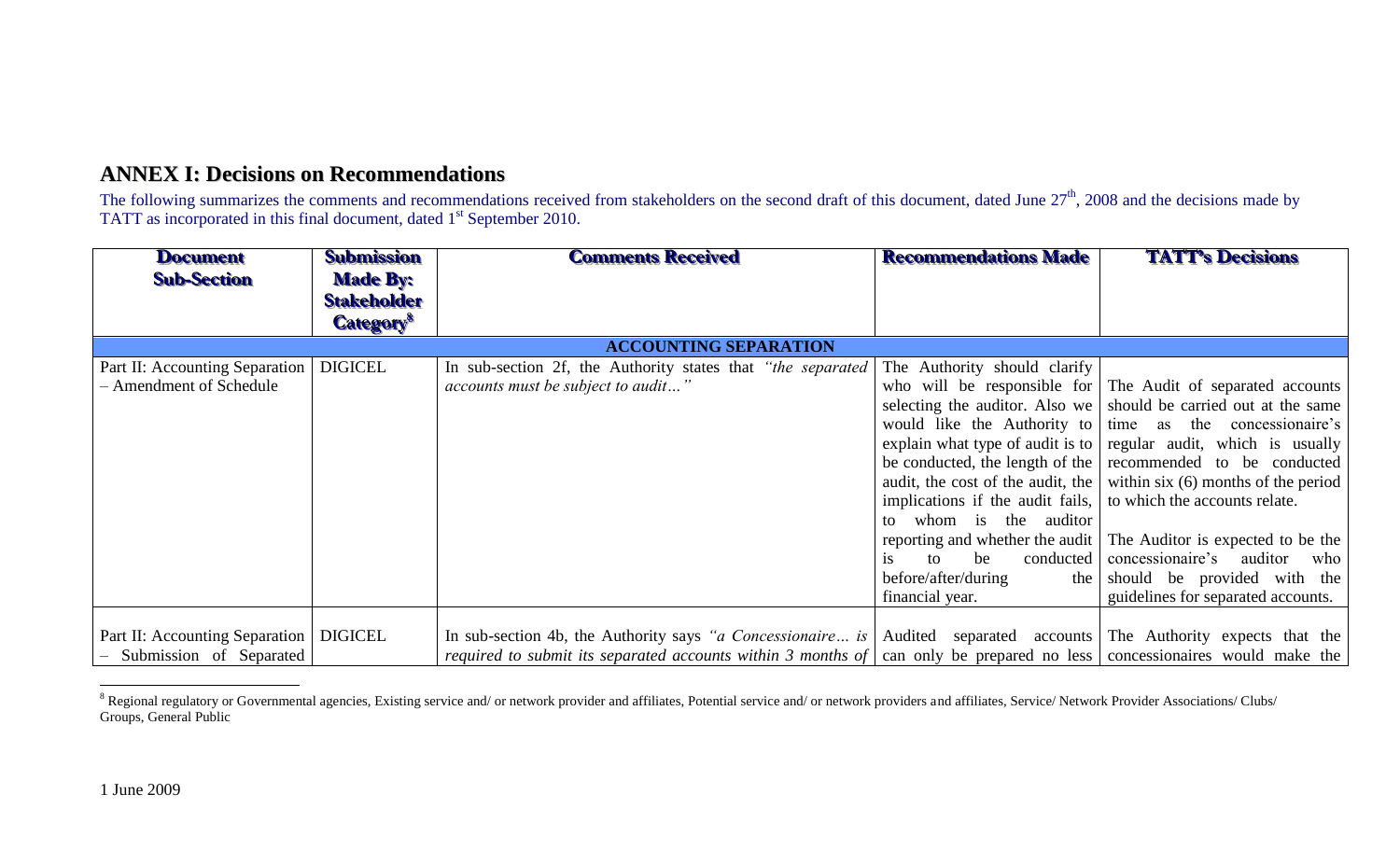| <b>Document</b><br><b>Sub-Section</b> | <b>Submission</b><br><b>Made By:</b><br><b>Stakeholder</b><br><b>Category</b> ® | <b>Comments Received</b>                                                                                                                                                                                                                                                                                                                                                                                                                        | <b>Recommendations Made</b>                                                                                                                                                                                                 | <b>TATT's Decisions</b>                                                                                                                                                                                                                                                                                                                                                                                                                                                                                                            |
|---------------------------------------|---------------------------------------------------------------------------------|-------------------------------------------------------------------------------------------------------------------------------------------------------------------------------------------------------------------------------------------------------------------------------------------------------------------------------------------------------------------------------------------------------------------------------------------------|-----------------------------------------------------------------------------------------------------------------------------------------------------------------------------------------------------------------------------|------------------------------------------------------------------------------------------------------------------------------------------------------------------------------------------------------------------------------------------------------------------------------------------------------------------------------------------------------------------------------------------------------------------------------------------------------------------------------------------------------------------------------------|
| Accounts                              |                                                                                 | the coming into force of these Regulations thereafter submit<br>within 6 months of the end of its financial year"<br>After the close of its financial year, Digicel usually requires at<br>least 6 months for its own financial statements to be<br>completed. Only upon completion of same would we be able<br>to commence the work necessary for submitting separated<br>accounts. Therefore, the period suggested by TATT is<br>impractical. | than nine $(9)$ months after the<br>financial year end. Regulations<br>should<br>be<br>4c<br>amended<br>accordingly and Regulation 4b<br>should be revised to the earlier<br>of that date or the three (3)<br>month period. | preparation of separated accounts<br>part of their preparation of year<br>end accounts, and would not await<br>completion of year end accounts<br>before<br>commencing<br>same.<br>Notwithstanding this, the Authority<br>to<br>the<br>agrees<br>proposed<br>amendment.                                                                                                                                                                                                                                                            |
| <b>General Comment</b>                |                                                                                 | CCTL finds that consulting on policy and regulations<br>concurrently inefficient. Since policy informs regulations, a<br>more efficient and effective approach in our view, is to<br>complete (or substantially complete) policy, before doing the<br>regulations.                                                                                                                                                                              | We recommend that for future<br>consultations, policy is done<br>before regulations.                                                                                                                                        | The Authority has implemented a<br>change for future consultations<br>where appropriate. Consultations<br>will commence with the first<br>policy<br>the<br>of<br>round<br>and<br>consultation on regulations will<br>commence with the second round<br>of the policy document. It is noted<br>that Regulations are subject to<br>additional safeguards by virtue of<br>being laid in Parliament, and open<br>Parliamentary<br>debate if<br>to<br>requested in accordance with the<br>rules<br>governing<br>negative<br>resolution. |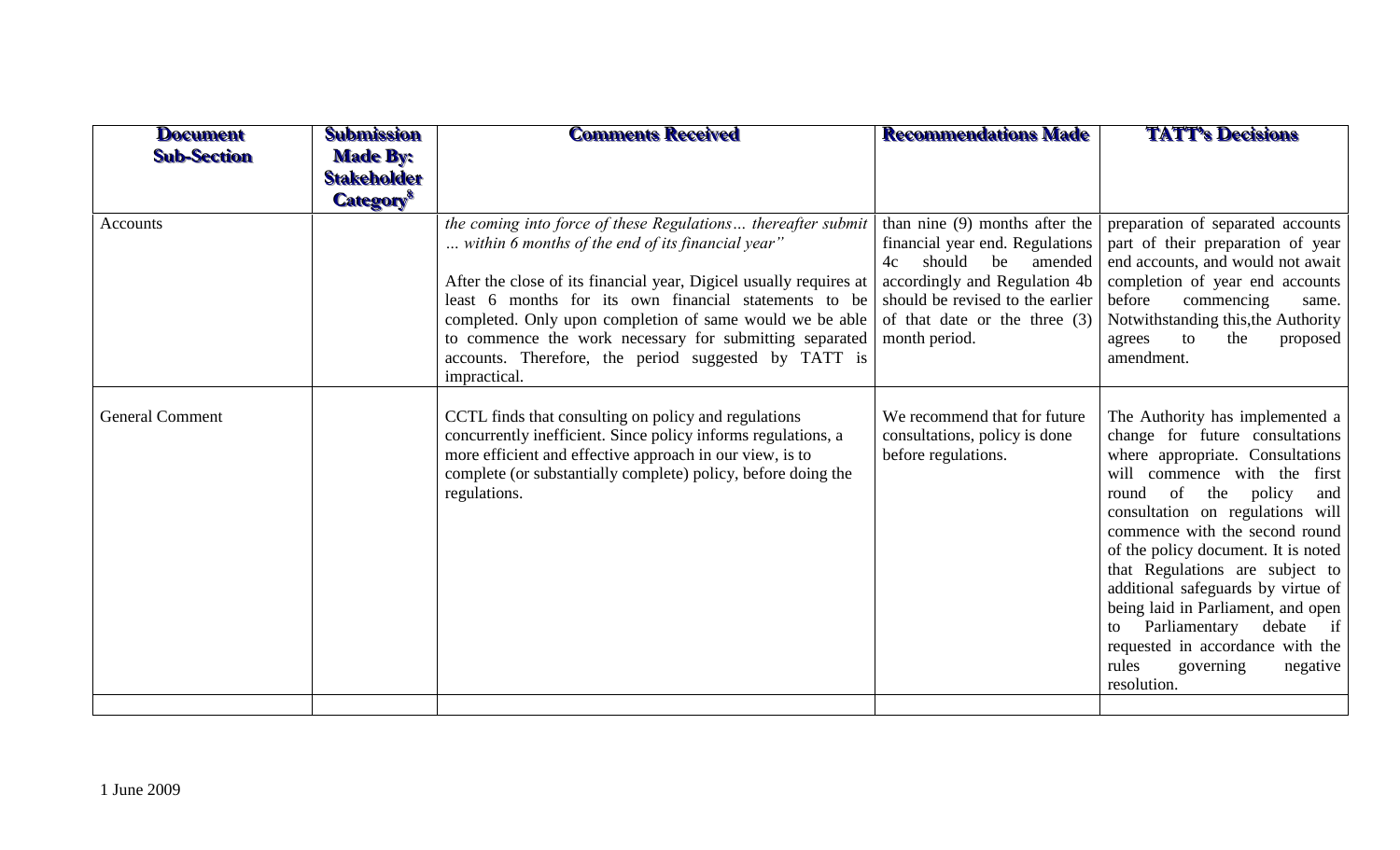| <b>Document</b><br><b>Sub-Section</b>     | <b>Submission</b><br><b>Made By:</b><br><b>Stakeholder</b><br><b>Category</b> <sup>8</sup> | <b>Comments Received</b>                                                                                                                                                                                                                                                                                                                                                                                                                                                                                                                                                                                                                                                  | <b>Recommendations Made</b>                                                                                                                                       | <b>TATT's Decisions</b>                                                                                                                           |
|-------------------------------------------|--------------------------------------------------------------------------------------------|---------------------------------------------------------------------------------------------------------------------------------------------------------------------------------------------------------------------------------------------------------------------------------------------------------------------------------------------------------------------------------------------------------------------------------------------------------------------------------------------------------------------------------------------------------------------------------------------------------------------------------------------------------------------------|-------------------------------------------------------------------------------------------------------------------------------------------------------------------|---------------------------------------------------------------------------------------------------------------------------------------------------|
| 1.1 Objective of Accounting<br>Separation |                                                                                            | The Authority indicates that:<br>"The objective of accounting separation is to provide separate"<br>financial statements for each business entity as if it were a<br>stand alone business."<br>It is our view that more appropriate language could be used to<br>articulate the objective for accounting separation. An objective<br>is an end result that one is trying to achieve. In other words,<br>accounting separation is not an end in itself, but rather the<br>means to the end.<br>The end here is that the regulator would have a tool to address<br>anti-competitive concerns such as price discrimination, unfair<br>cross subsidies and predatory pricing. | We recommend that the<br>objective is restated.                                                                                                                   | The objective has been restated.                                                                                                                  |
| Part I1<br>1. Accounting Separation       |                                                                                            | The requirement for accounting separation is given as "any<br>concessionaire that provides two or more services." This is not<br>a proper basis on which to require accounting separation.<br>CCTL refers TATT to our detailed comments on this issue in<br>our response to the consultation "Proposed Accounting<br>Separation Guidelines for the Telecommunications Sector".<br>Further, as stated above in the section on the objective of<br>accounting separation, the propose $(sic)$ is to provide the<br>regulator with a tool to address anti-competitive concerns.                                                                                              | We refer the Authority to<br>recommendations in our<br>response to "Proposed<br><b>Accounting Separation</b><br>Guidelines for the<br>Telecommunications Sector". | The Authority does not disagree<br>with CCTL's statement of the<br>purpose of Accounting Separation<br>but disagrees with the proposed<br>change. |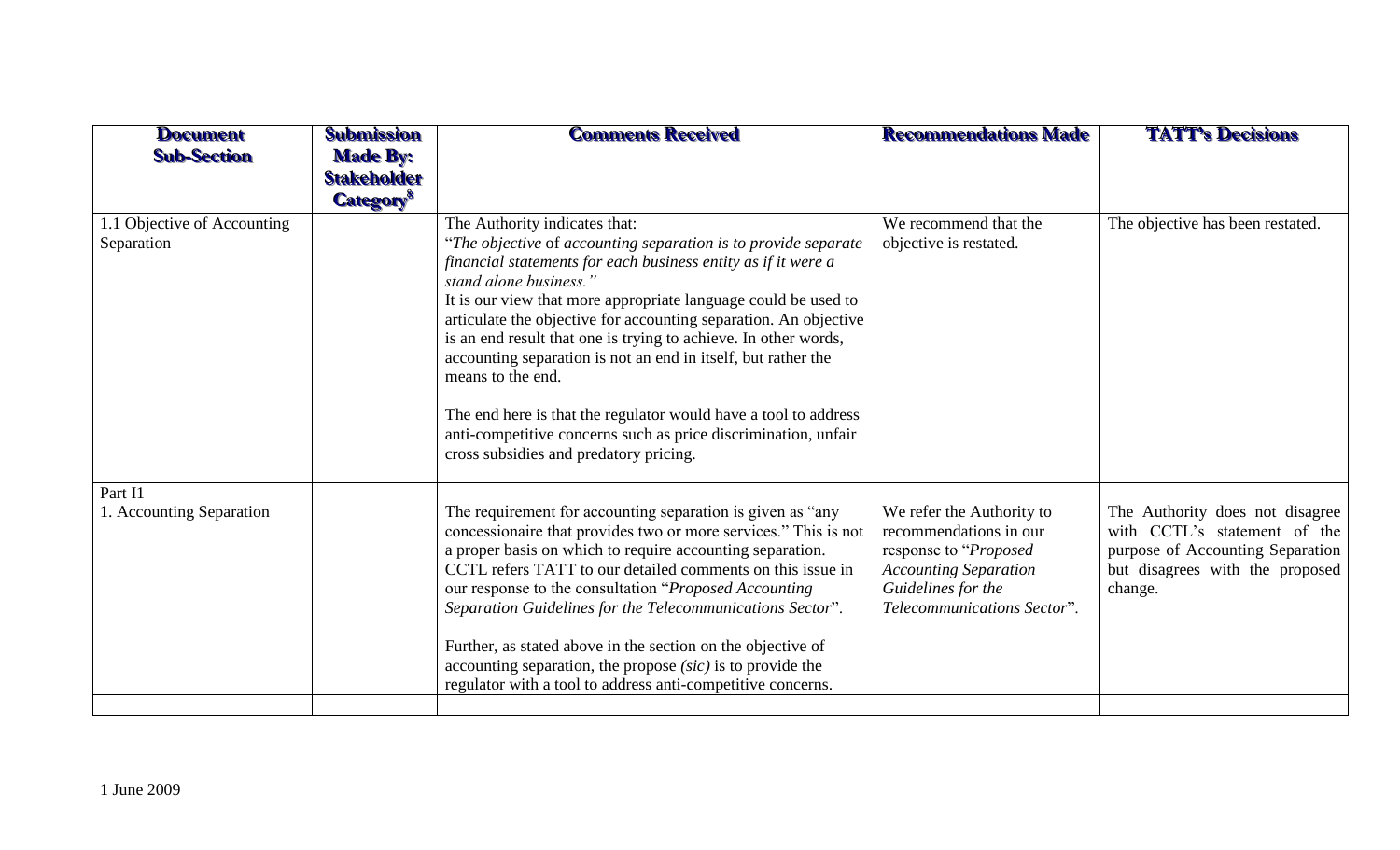| <b>Document</b><br><b>Sub-Section</b> | <b>Submission</b><br><b>Made By:</b><br><b>Stakeholder</b><br><b>Category</b> ® | <b>Comments Received</b>                                     | <b>Recommendations Made</b> | <b>TATT's Decisions</b>             |
|---------------------------------------|---------------------------------------------------------------------------------|--------------------------------------------------------------|-----------------------------|-------------------------------------|
| Preparation of Separated              |                                                                                 | CCTL is not in a position to comment on the templates as the |                             | agrees. Audit<br>Authority<br>The 1 |
| Accounts (3a)                         |                                                                                 | policies are still under consultation.                       |                             | standards have been included in     |
|                                       |                                                                                 |                                                              |                             | Regulations,<br>and the<br>these    |
|                                       |                                                                                 | The audit is a very key part of the accounting separation    |                             | Regulations have been updated to    |
| (d)                                   |                                                                                 | process. Once information such as audit standards have been  |                             | remain consistent with the policy   |
|                                       |                                                                                 | agreed in the policy, they should be reflected here.         |                             | document.                           |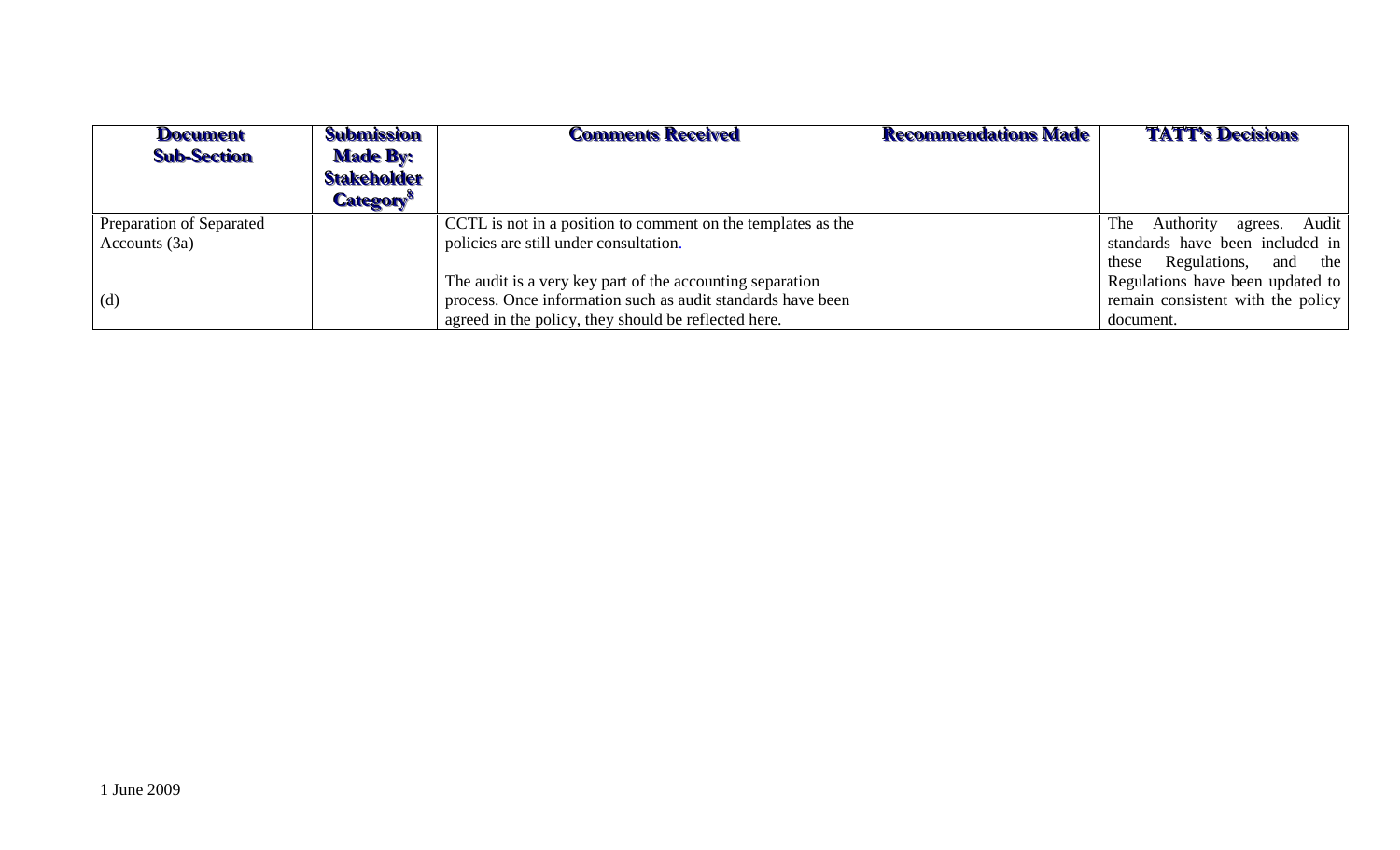# **ANNEX II: Decisions on Recommendations**

The following summarizes the comments and recommendations received from stakeholders on the first draft of this document, dated December 6<sup>th</sup> 2006, and the decisions made by TATT as incorporated in the second draft document dated June  $27<sup>th</sup>$ , 2008.

| <b>Document</b>            | <b>Submission</b>  | <b>Comments Received</b>                                         | <b>Recommendations Made</b> | <b>TATT's Decisions</b>           |
|----------------------------|--------------------|------------------------------------------------------------------|-----------------------------|-----------------------------------|
| <b>Sub-Section</b>         | <b>Made By:</b>    |                                                                  |                             |                                   |
|                            | <b>Stakeholder</b> |                                                                  |                             |                                   |
|                            | <b>Category</b>    |                                                                  |                             |                                   |
|                            |                    | <b>ACCOUNTING SEPARATION</b>                                     |                             |                                   |
| Requirements of Accounting | Telecommunica      | TSTT has provided a detailed response to the Authority's         |                             | Regulations provide the<br>The    |
| Separation                 | Services<br>tions  | Accounting Separation Consultation which should be read          |                             | process for the implementation of |
|                            | of Trinidad and    | together with this response. TSTT believes that regulations for  |                             | <b>Accounting Separation.</b>     |
| Section 31                 | Tobago (TSTT)      | accounting separation should be drafted once the policy has      |                             |                                   |
|                            |                    | been set. There are a number of significant differences          |                             |                                   |
|                            |                    | between the policy and the regulations. Whilst the policy is not |                             |                                   |
|                            |                    | clear on what basis a concessionaire is determined to be         |                             |                                   |
|                            |                    | subject to the requirement to produce separate accounts, the     |                             |                                   |
|                            |                    | regulations set out a number of criteria. However, even with     |                             |                                   |
|                            |                    | the very basic criteria that are set out, the regulations do not |                             |                                   |
|                            |                    | sufficiently explain the principles of clear market failures or  |                             |                                   |
|                            |                    | overriding public policy concerns which rightly ought to be      |                             |                                   |
|                            |                    | examined before requiring accounting separation.                 |                             |                                   |
|                            |                    |                                                                  |                             |                                   |
|                            |                    | Regulators generally follow a two-stage process to determine     |                             | The Authority strongly disagrees  |
|                            |                    | if ex-ante measures, such as accounting separation, are          |                             | with TSTT's suggestion that       |
|                            |                    | necessary. The first stage is to define relevant markets that    |                             | dominance in a particular market  |

 $\overline{a}$ <sup>9</sup> Regional regulatory or Governmental agencies, Existing service and/ or network provider and affiliates, Potential service and/ or network providers and affiliates, Service/ Network Provider Associations/ Clubs/ Groups, General Public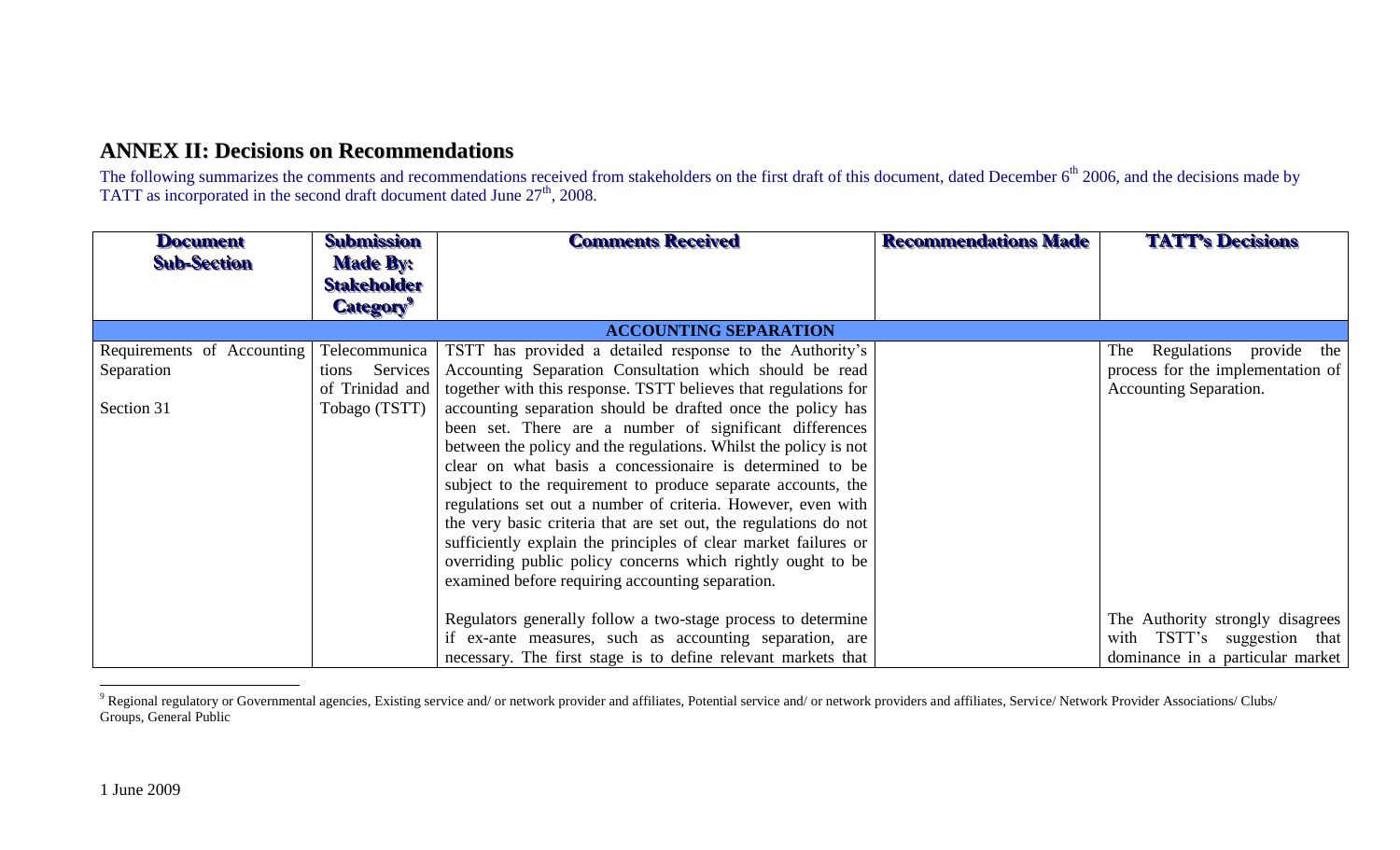| <b>Document</b><br><b>Sub-Section</b> | <b>Submission</b><br><b>Made By:</b><br><b>Stakeholder</b><br><b>Category</b> <sup>9</sup> | <b>Comments Received</b>                                                                                                                                                                                                                                                                                                                                                                                                                                                                                                                                                                                                                                                                                                                                       | <b>Recommendations Made</b> | <b>TATT's Decisions</b>                                                                                                                                                                                                                                                                                                                                                                                                                                                                                                                                                                                                                                                                                                                        |
|---------------------------------------|--------------------------------------------------------------------------------------------|----------------------------------------------------------------------------------------------------------------------------------------------------------------------------------------------------------------------------------------------------------------------------------------------------------------------------------------------------------------------------------------------------------------------------------------------------------------------------------------------------------------------------------------------------------------------------------------------------------------------------------------------------------------------------------------------------------------------------------------------------------------|-----------------------------|------------------------------------------------------------------------------------------------------------------------------------------------------------------------------------------------------------------------------------------------------------------------------------------------------------------------------------------------------------------------------------------------------------------------------------------------------------------------------------------------------------------------------------------------------------------------------------------------------------------------------------------------------------------------------------------------------------------------------------------------|
|                                       |                                                                                            | may be subject to ex-ante regulation and to assess the degree<br>of competitiveness, barriers to entry and availability of<br>substitute products and assessing the degree of competition on<br>that relevant market. The assessment must be consistent with<br>Significant Market Power Guidelines. If dominance exists, a<br>second stage would involve determining what market failure or<br>public policy concern would result from that dominance and<br>considering what, if any regulatory remedy is necessary to deal<br>with that concern. TSTT believes the regulations as drafted do<br>not provide adequate guidance on the due regulatory process<br>that must be followed before accounting separation could be<br>required of a concessionaire. |                             | is a pre-condition to a requirement<br>accounting<br>separation.<br>for<br>Accounting separation is used to<br>address possible actions that are<br>anti-competitive or<br>improper<br>whether<br>conducted<br>by a<br>concessionaire who is dominant or<br>otherwise, for example cross-<br>subsidy. The Authority further<br>notes that many of the processes<br>mentioned by TSTT would be<br>facilitated by the keeping of<br>separated<br>accounts<br>by<br>concessionaires<br>who<br>provide<br>multiple services within the sector.<br>Authority<br>The<br>notes<br>that<br>Accounting Separation<br>is a<br>regulatory measure which enables<br>and facilitates the other regulatory<br>might<br>measures<br>that<br>be<br>undertaken. |
| Sections 33-36.                       | Ministry<br>of<br>Public                                                                   | It may be advantageous to distil the accounting separation<br>regulations from this document into separate document. Please                                                                                                                                                                                                                                                                                                                                                                                                                                                                                                                                                                                                                                    |                             | This has been done.                                                                                                                                                                                                                                                                                                                                                                                                                                                                                                                                                                                                                                                                                                                            |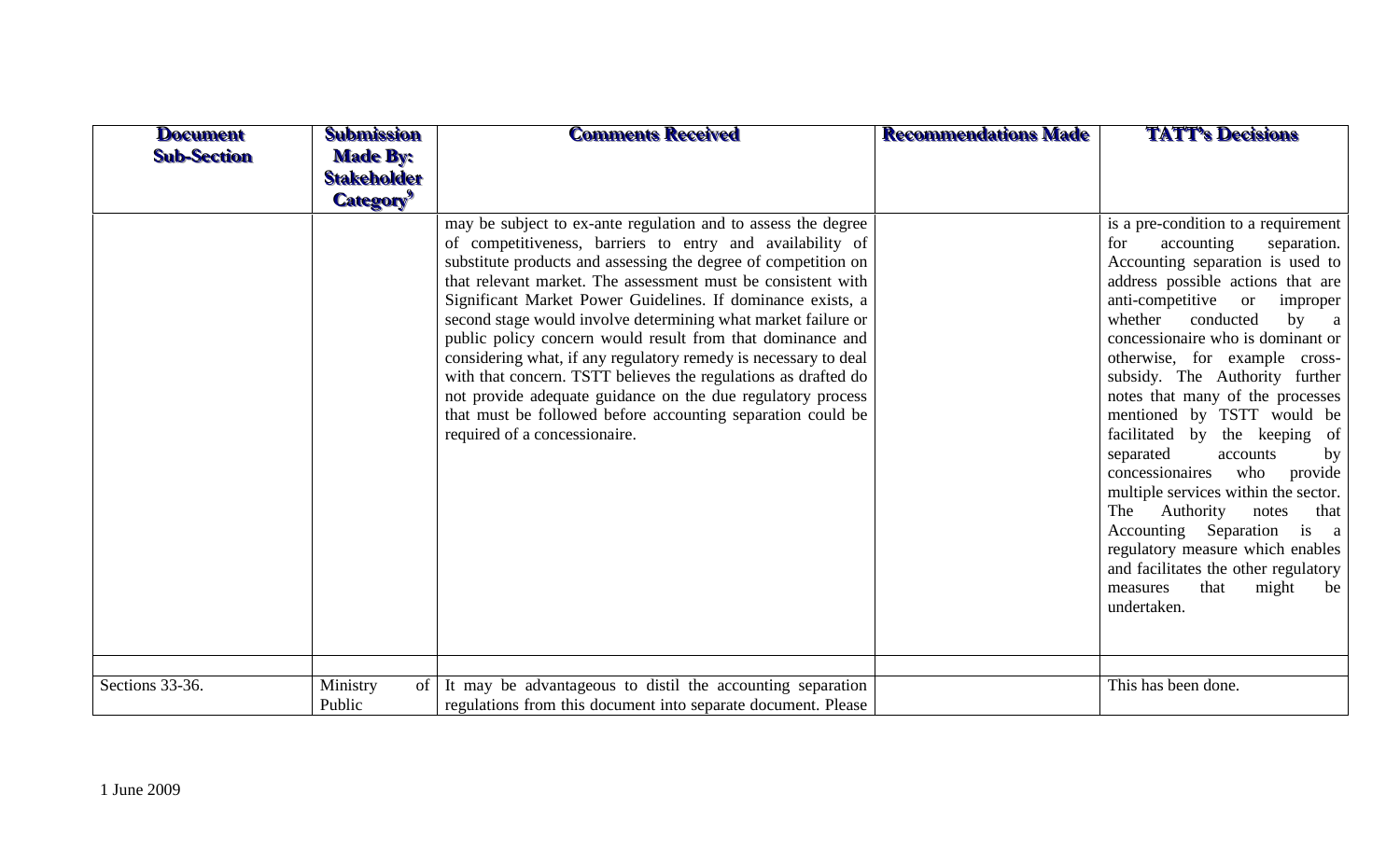| <b>Document</b><br><b>Sub-Section</b> | <b>Submission</b><br><b>Made By:</b><br><b>Stakeholder</b>                                                             | <b>Comments Received</b>                                                                                                                                                                                                                                                                                                                                                                                                                                                                                                                                                                                                                                                                                                                                                                                                                                                                                                                                                                                                                                                                                         | <b>Recommendations Made</b> | <b>TATT's Decisions</b>                                                                                                                                                                                                                                                                                                                                                                              |
|---------------------------------------|------------------------------------------------------------------------------------------------------------------------|------------------------------------------------------------------------------------------------------------------------------------------------------------------------------------------------------------------------------------------------------------------------------------------------------------------------------------------------------------------------------------------------------------------------------------------------------------------------------------------------------------------------------------------------------------------------------------------------------------------------------------------------------------------------------------------------------------------------------------------------------------------------------------------------------------------------------------------------------------------------------------------------------------------------------------------------------------------------------------------------------------------------------------------------------------------------------------------------------------------|-----------------------------|------------------------------------------------------------------------------------------------------------------------------------------------------------------------------------------------------------------------------------------------------------------------------------------------------------------------------------------------------------------------------------------------------|
|                                       | <b>Category</b> <sup>9</sup>                                                                                           |                                                                                                                                                                                                                                                                                                                                                                                                                                                                                                                                                                                                                                                                                                                                                                                                                                                                                                                                                                                                                                                                                                                  |                             |                                                                                                                                                                                                                                                                                                                                                                                                      |
| Section 33                            | Administration<br>and<br>Information,<br>(MPAI)<br>Telecommunica<br>tions Services<br>of Trinidad and<br>Tobago (TSTT) | see MPAI's comments regarding the Accounting Separation<br>Guidelines.<br>The requirement to deliver separated accounts within 3 months<br>of being given notice to do so is too onerous for a number of<br>reasons. First, as is clear from the proposed accounting<br>separation policy, the Authority is going to have to determine<br>or at least validate a methodology before it is implemented<br>with any concessionaire's accounts. This may involve new<br>accounting software, restructuring of cost centres and creation<br>of numerous processes to deliver information for cost<br>allocation. Second, of necessity, separated accounts have to be<br>done after financial accounts have been completed. Logically<br>the financial year for<br>separated accounts will have to be the same as the statutory<br>year. The Authority cannot arbitrarily set a three month<br>timeframe as a reasonable timeframe for the provision of<br>separated accounts. It is our considered view and after<br>reviewing the situation in several<br>markets where separated accounts is a requirement, that a |                             | The methodology is included in<br>the relevant documents. The<br>regulations have been amended to<br>reflect<br>adherence<br>to<br>concessionaire's financial years.<br>The Authority notes, however, that<br>there is no reason why the<br>preparation of separated accounts<br>should commence only after the<br>completion of financial accounts.<br>The proposed timeframe has been<br>extended. |
|                                       |                                                                                                                        | minimum of six months after a statutory year end would be<br>required before separated accounts for that period could be<br>prepared. In fact for the provision of the first set of accounts a<br>longer period of nine months is a more suitable period.                                                                                                                                                                                                                                                                                                                                                                                                                                                                                                                                                                                                                                                                                                                                                                                                                                                        |                             |                                                                                                                                                                                                                                                                                                                                                                                                      |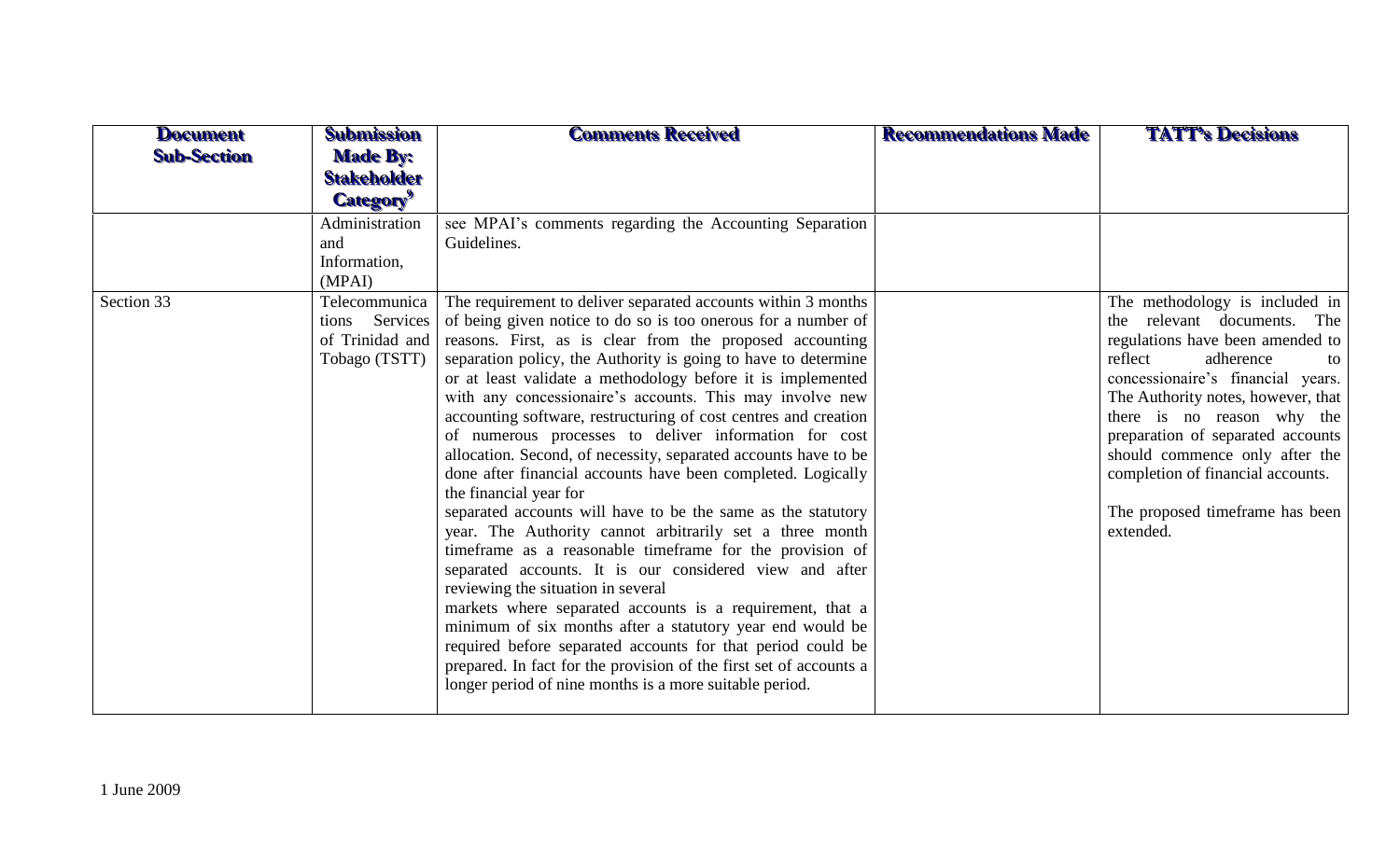| <b>Document</b><br><b>Sub-Section</b>   | <b>Submission</b><br><b>Made By:</b><br><b>Stakeholder</b><br><b>Category</b> <sup>9</sup> | <b>Comments Received</b>                                                                                                                                                                                                                                                                                                                                                                                                                                                                                                                                                                                                                                                                                                                     | <b>Recommendations Made</b> | <b>TATT's Decisions</b>                                                                      |  |
|-----------------------------------------|--------------------------------------------------------------------------------------------|----------------------------------------------------------------------------------------------------------------------------------------------------------------------------------------------------------------------------------------------------------------------------------------------------------------------------------------------------------------------------------------------------------------------------------------------------------------------------------------------------------------------------------------------------------------------------------------------------------------------------------------------------------------------------------------------------------------------------------------------|-----------------------------|----------------------------------------------------------------------------------------------|--|
| Section 36                              | Telecommunica                                                                              | TSTT would point to markets such as UK, Jamaica and<br>Ireland. In Jamaica six months is allowed for the publication of<br>regulatory accounts. In the UK where BT has had years of<br>experience in publishing regulated accounts, in August of<br>2006, the period for publication was extended by two months.<br>The requirement is now no later than six months after the<br>period to which they relate. In the case of eircom in Ireland,<br>the current publication<br>timeframe is five to six months after the financial year end.<br>TSTT would strongly urge the Authority to follow<br>international best practice in setting regulations for separated<br>accounts.<br>Any timeframe set by the Authority should be reasonable. |                             |                                                                                              |  |
|                                         | tions Services<br>of Trinidad and<br>Tobago (TSTT)                                         |                                                                                                                                                                                                                                                                                                                                                                                                                                                                                                                                                                                                                                                                                                                                              |                             |                                                                                              |  |
| <b>PART V: COMPLIANCE</b>               |                                                                                            |                                                                                                                                                                                                                                                                                                                                                                                                                                                                                                                                                                                                                                                                                                                                              |                             |                                                                                              |  |
| 37. Penalty for breach of<br>Regulation | Windward<br>Telecom                                                                        | The maximum fine for a breach of the Regulations has been<br>limited TT\$50,000. We believe that this maximum does not<br>provide enough of an economic deterrent to concessionaires,<br>particularly large dominant carriers. For example, we would<br>note that simple under-pricing of inbound termination by                                                                                                                                                                                                                                                                                                                                                                                                                             |                             | The proposed fine is the maximum<br>possible<br>under<br>the<br>Telecommunications Act 2001. |  |